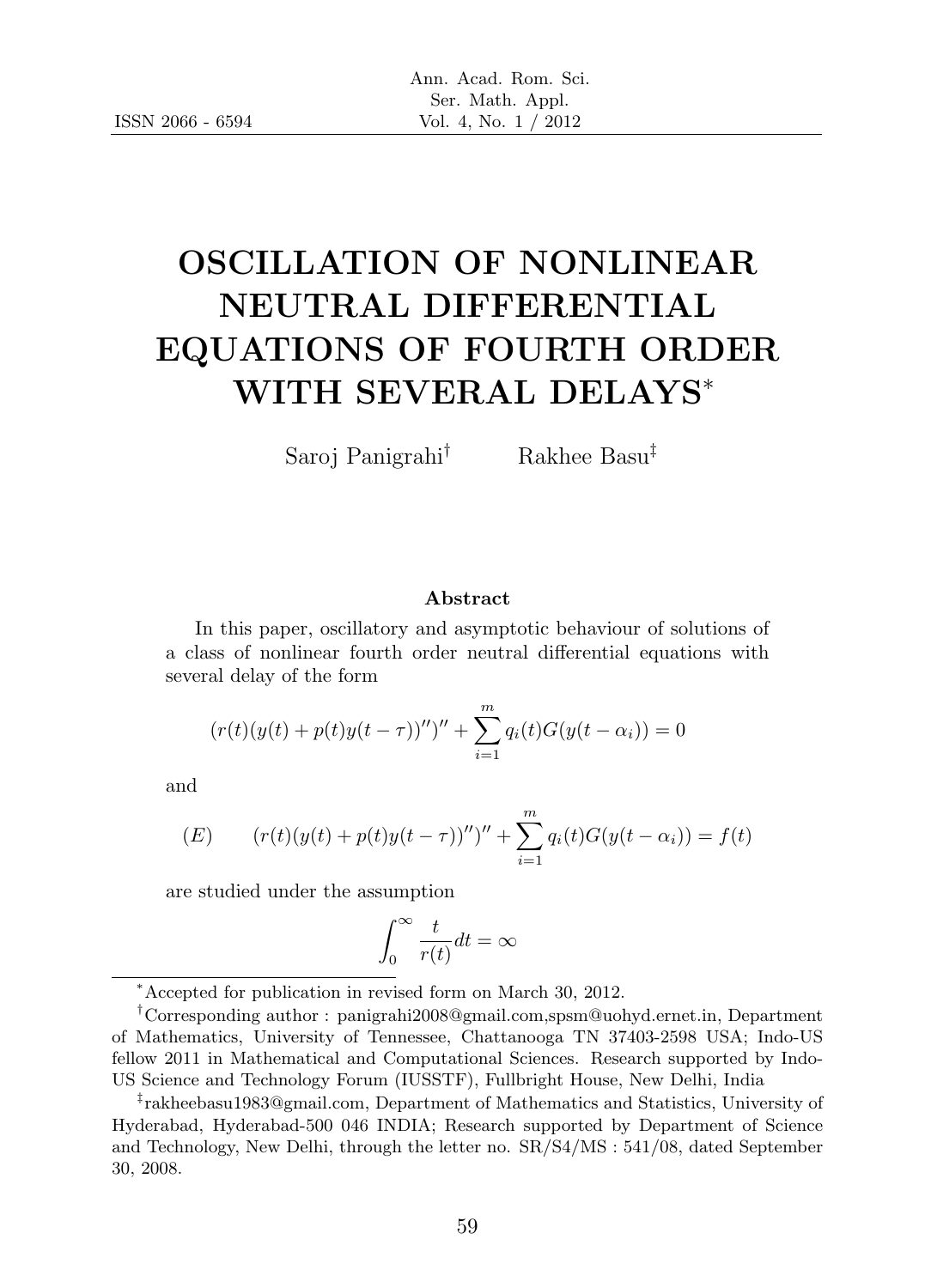for various ranges of  $p(t)$ . Using Schauder's fixed point theorem, sufficient conditions are obtained for the existence of bounded positive solutions of (E). The results obtained in this paper generalize the results existing in the literature.

#### Mathematics Subject Classification 2000: 34 C 10, 34 C 15

Keywords: Neutral differential equations, nonlinear, oscillation, several delays, existence of positive solutions, asymptotic behaviour.

## 1 Introduction

Consider the fourth order nonlinear neutral delay differential equations with several delays of the form

$$
(r(t)(y(t) + p(t)y(t - \tau))'')'' + \sum_{i=1}^{m} q_i(t)G(y(t - \alpha_i)) = 0,
$$
\n(1.1)

and its associated forced equations

$$
(r(t)(y(t) + p(t)y(t - \tau))'')'' + \sum_{i=1}^{m} q_i(t)G(y(t - \alpha_i)) = f(t),
$$
 (1.2)

where  $r \in C([0,\infty), [0,\infty))$ ,  $p \in C([0,\infty), \mathbb{R})$ ,  $q_i \in C([0,\infty), [0,\infty))$  for  $i =$ 1, ...,  $m, f \in C([0,\infty),\mathbb{R})$ ,  $G \in C(\mathbb{R},\mathbb{R})$  is nondecreasing with  $uG(u) > 0$ , for  $u \neq 0$ ,  $\tau > 0$ ,  $\alpha_i > 0$  for  $i = 1, ..., m$ .

The object of this work is to study oscillatory and asymptotic behaviour of solution of (1.1) and (1.2) under the assumption

$$
(H_1) \qquad \qquad \int_0^\infty \frac{t}{r(t)} dt = \infty.
$$

In [11], Parhi and Tripathy have studied the oscillatory and asymptotic behaviour of the fourth order nonlinear neutral delay differential equations of the form

$$
(r(t)(y(t) + p(t)y(t - \tau))'')'' + q(t)G(y(t - \alpha)) = 0,
$$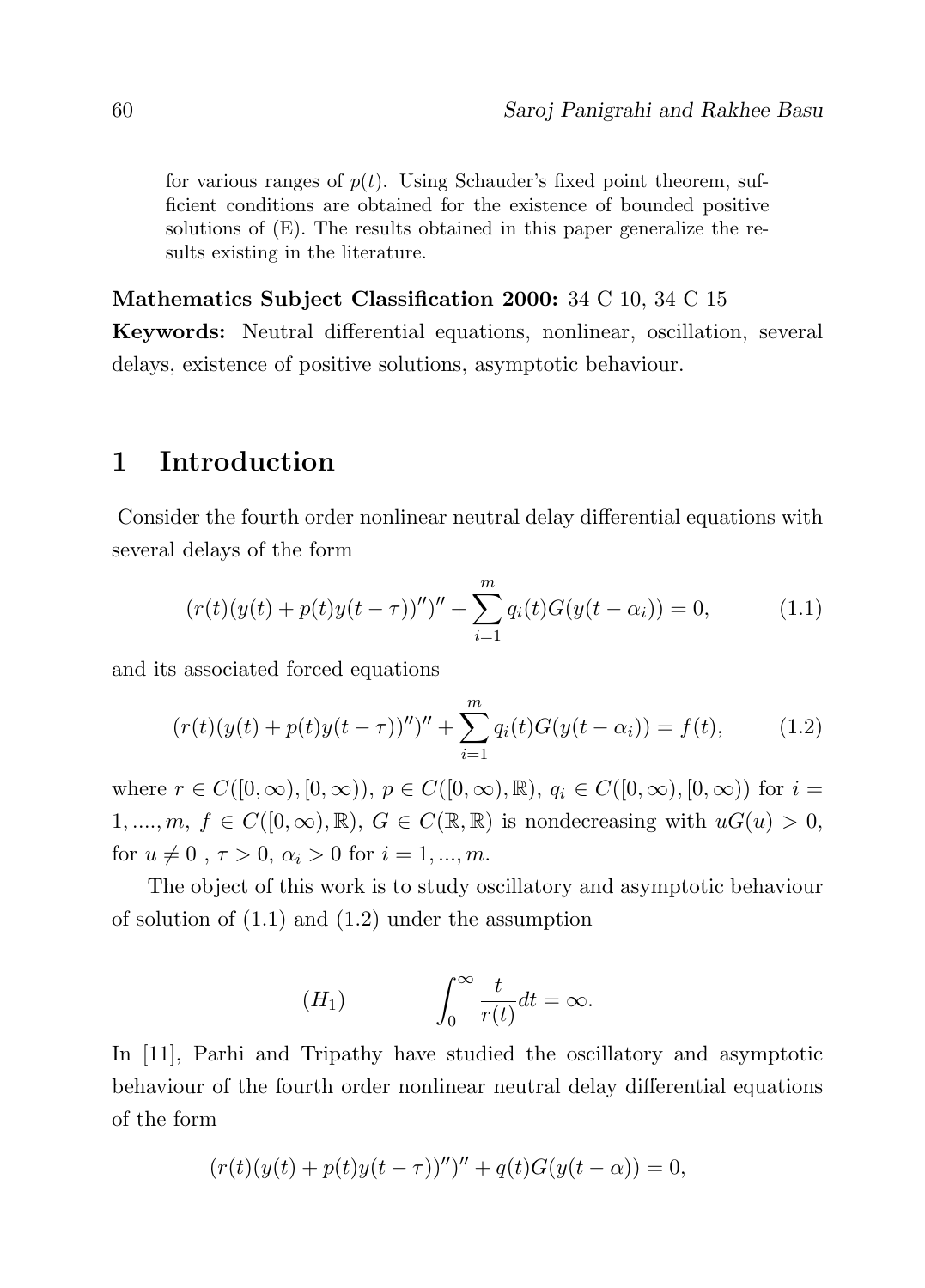Neutral delay differential equations of fourth order with several delays 61

and

$$
(r(t)(y(t) + p(t)y(t - \tau))'')'' + q(t)G(y(t - \alpha)) = f(t)
$$

respectively under the same assumption  $(H_1)$ . If  $r(t) = 1, m = 1$  and  $q_1(t) = q(t)$ , then  $(H_1)$  is satisfied and equation (1.1) and (1.2) reduce to, respectively,

$$
(y(t) + p(t)y(t - \tau))^{(iv)} + q(t)G(y(t - \alpha)) = 0,
$$
\n(1.3)

and its associated forced equation

$$
(y(t) + p(t)y(t - \tau))^{(iv)} + q(t)G(y(t - \alpha)) = f(t).
$$
\n(1.4)

In recent papers [9, 10] Parhi and Rath studied oscillatory and asymptotic behavior of solution of higher order neutral differential equations

$$
(y(t) + p(t)y(t - \tau))^{(n)} + q(t)G(y(t - \alpha)) = 0,
$$
\n(1.5)

and its associated forced equations

$$
(y(t) + p(t)y(t - \tau))^{(n)} + q(t)G(y(t - \alpha)) = f(t).
$$
\n(1.6)

Clearly, equations  $(1.3)$  and  $(1.4)$  are particular cases of equations  $(1.5)$ and  $(1.6)$  respectively. However, equations  $(1.1)$  and  $(1.2)$  cannot be termed, in general, as particular cases of equations (1.5) and (1.6). Most of the results in [10] hold when n is even. Therefore, it is interesting to study the more general equations (1.1) and (1.2) under  $(H_1)$ . It is interesting to observe that the nature of the function  $r(t)$  influences the behaviour of solutions of  $(1.1)$ and (1.2). This behaviour can be easily observed in case of the homogeneous equation (1.1). By the use of new Lemma 1.4 which has been proved in Section 1, we have shown that all the solutions of  $(1.1)$  are oscillatory in Theorem 2.3. The results obtained in this papers are new and generalize the existing results in the literature ( see [8–11]).

Moreover, the delay differential equations play an important role in modelling virtually every physical, technical, or biological process, from celestial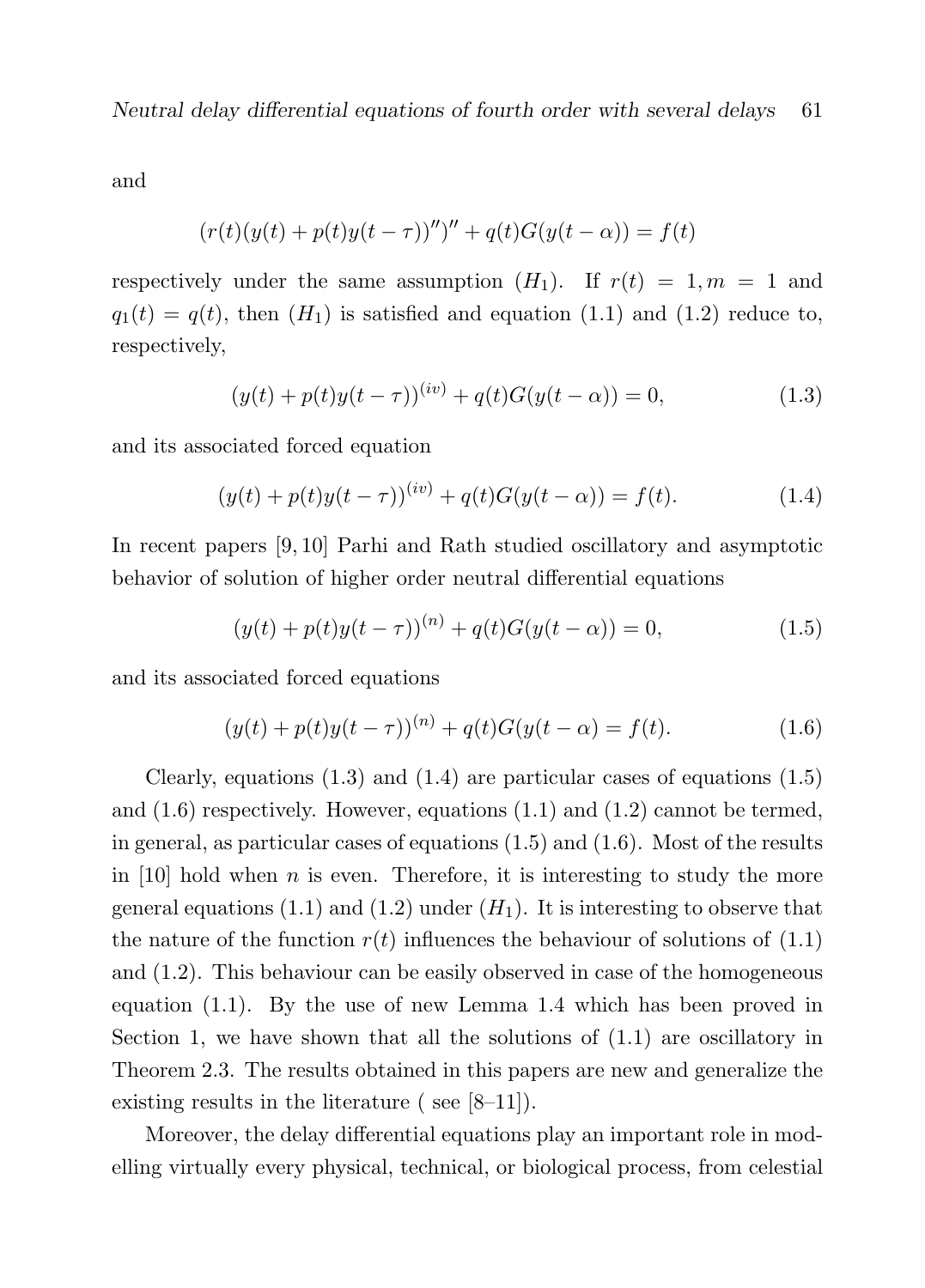motion, to bridge design, to interactions between neurons. Differential equations such as those used to solve real-life problem may not necessarily be directly solvable, that is do not have closed form solutions. Instead, solutions can be approximated by using numerical methods.

By a solution of  $(1.1)/(1.2)$  we understand a function  $y \in C([-\rho,\infty),\mathbb{R})$ such that  $y(t) + p(t)y(t - \tau)$  is twice continuously differentiable,  $r(t)(y(t) +$  $p(t)y(t-\tau)$ <sup>n</sup> is twice continuously differentiable and  $(1.1)/(1.2)$  is satisfied for  $t \ge 0$ , where  $\rho = max\{\tau, \alpha_i\}$  for  $i = 1, ..., m$ , and  $\sup\{|y(t)| : t \ge t_0\} > 0$ for every  $t_0 \geq 0$ . A solution of  $(1.1)/(1.2)$  is said to be oscillatory if it has arbitrarily large zeros; otherwise, it is called nonoscillatory.

We need the following lemmas for our use in the sequel.

**Lemma 1.1.** [11] Let  $(H_1)$  hold. Let u be a twice continuously differentiable function on  $[0,\infty)$  such that  $r(t)u''(t)$  is twice continuously differentiable and  $(r(t)u''(t))'' \leq 0$  for large t. If  $u(t) > 0$  ultimately, then one of the cases (a) and (b) holds for large t, and if  $u(t) < 0$  ultimately, then one of the cases  $(b)$ ,  $(c)$ ,  $(d)$  and  $(e)$  holds for large t, where (a)  $u'(t) > 0$ ,  $u''(t) > 0$ , and  $(r(t)u''(t))' > 0$ (b)  $u'(t) > 0$ ,  $u''(t) < 0$ , and  $(r(t)u''(t))' > 0$ (c)  $u'(t) < 0$ ,  $u''(t) < 0$ , and  $(r(t)u''(t))' > 0$ (d)  $u'(t) < 0$ ,  $u''(t) < 0$ , and  $(r(t)u''(t))' < 0$ (e)  $u'(t) < 0$ ,  $u''(t) > 0$ , and  $(r(t)u''(t))' > 0$ .

**Lemma 1.2.** [11] Let the conditions of Lemma 1.1 hold. If  $u(t) > 0$ ultimately, then  $u(t) > R_T(t)(r(t)u''(t))'$  for  $t \geq T \geq 0$ , where  $R_T(t) =$  $\int_0^t$ T  $(t-s)(s-T)$  $\frac{r(s)-1}{r(s)}ds.$ 

**Lemma 1.3.** [3] Let F, G, P :  $[t_0, \infty) \to \mathbb{R}$  and  $c \in \mathbb{R}$  be such that  $F(t) =$  $G(t)+P(t)G(t-c)$ , for  $t \geq t_0+\max\{0,c\}$ . Assume that there exists numbers  $P_1, P_2, P_3, P_4 \in \mathbb{R}$  such that  $P(t)$  is one of the following ranges:

$$
(1) \quad P_1 \le P(t) \le 0, \quad (2) \quad 0 \le P(t) \le P_2 < 1, \quad (3) \quad 1 < P_3 \le P(t) \le P_4.
$$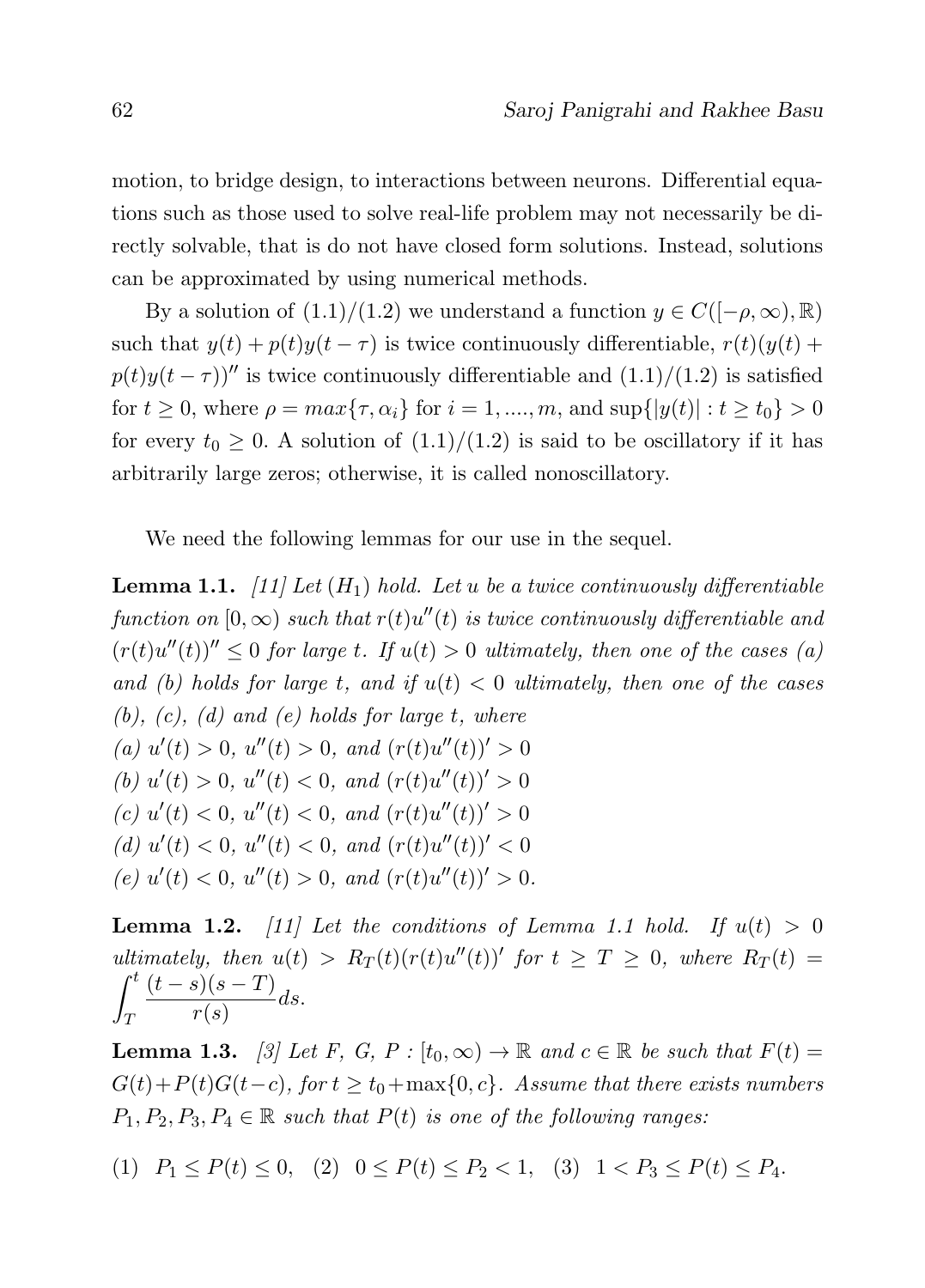Suppose that  $G(t) > 0$  for  $t \ge t_0$ ,  $\lim_{t \to \infty} G(t) = 0$  and that  $\lim_{t \to \infty} F(t) =$  $L \in \mathbb{R}$  exists. Then  $L = 0$ .

**Lemma 1.4.** If  $q_i \in C([0,\infty), [0,\infty))$  for  $i = 1, ..., m$  and

$$
\liminf_{t \to \infty} \int_{t-\rho}^{t} \sum_{i=1}^{m} q_i(s) ds > \frac{1}{e},\tag{1.7}
$$

then

$$
x'(t) + \sum_{i=1}^{m} q_i(t)x(t - \alpha_i) \le 0,
$$
\n(1.8)

cannot have an eventually positive solution for  $t \geq 0$ .

**Proof.** Assume for the sake of contradiction, the inequation  $(1.8)$  has an eventually positive solution  $x(t)$  for  $t \geq t_0$ . Then there exists  $t_i^* \geq t_0 + \alpha_i$ for every *i* such that for  $t \geq t^* = \max_{i=1,2,\dots,m} \{t_i^*\}$ , and

$$
x(t) > 0, x(t - \alpha_i) > 0 \text{ for } i = 1, ..., m.
$$

From (1.8) we get

$$
x'(t) \leq -\sum_{i=1}^{m} q_i(t)x(t-\alpha_i)
$$
  
\$\leq\$ 0.

Therefore,

$$
x(t - \alpha_i) \geq x(t),
$$
 for  $i = 1, ..., m.$  (1.9)

From (1.7) it follows that there exists  $c > 0$  and  $t_1 > t^*$  such that

$$
\int_{t-\alpha_i}^{t} \sum_{i=1}^{m} q_i(s) ds \ge c > \frac{1}{e},
$$
\n(1.10)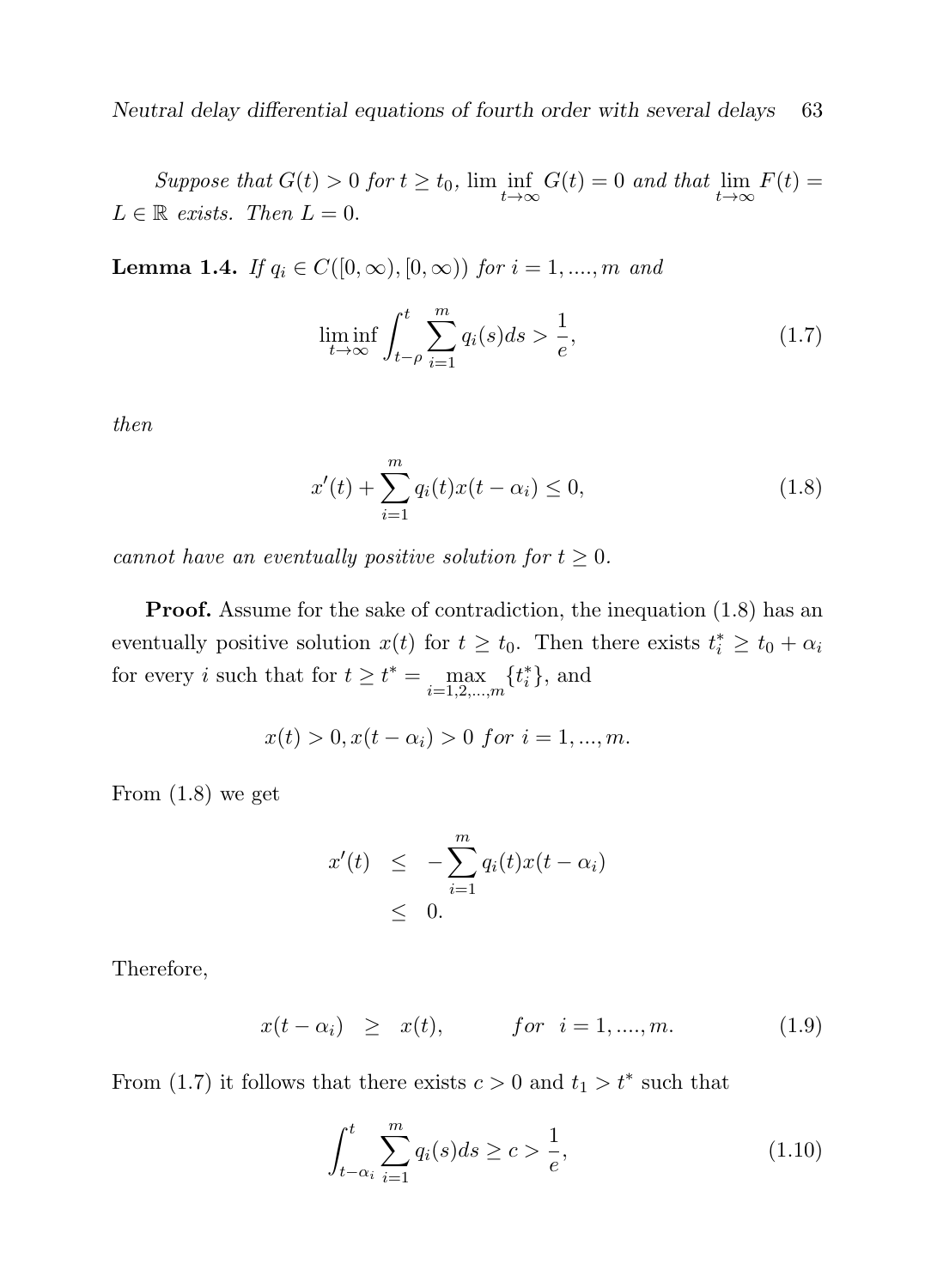for  $t \geq t_1$  and  $i = 1, 2, \ldots m$ . From (1.8) and (1.9) it follows that

$$
x'(t) \leq -\sum_{i=1}^{m} q_i(t)x(t - \alpha_i)
$$
  
 
$$
\leq -x(t) \sum_{i=1}^{m} q_i(t).
$$

Therefore

$$
\frac{x'(t)}{x(t)} + \sum_{i=1}^{m} q_i(t) \le 0.
$$

Integrating the preceeding inequality from  $t - \alpha_i$  to t, we obtain

$$
\ln \frac{x(t)}{x(t - \alpha_i)} \le -\int_{t-\alpha_i}^t \sum_{i=1}^m q_i(s)ds \le -c,
$$
  

$$
\ln \frac{x(t)}{x(t - \alpha_i)} + c \le 0,
$$
 (1.11)

for  $t \geq t_1 + \alpha_i$ . It is easy to verify that

$$
e^c \ge ec \tag{1.12}
$$

for  $c \in \mathbb{R}$ . From (1.11) and (1.12) it follows that

$$
e c x(t) \le x(t - \alpha_i). \tag{1.13}
$$

Repeating the above procedure, it follows from induction that for any positive integer k

$$
(ec)^k x(t) \le x(t - \alpha_i), \tag{1.14}
$$

for  $t \ge \max_{i=1,2,...,n} \{t_1 + 2\alpha_i\}$ . Choose k such that

$$
\left(\frac{2}{c}\right)^2 < (ec)^k \tag{1.15}
$$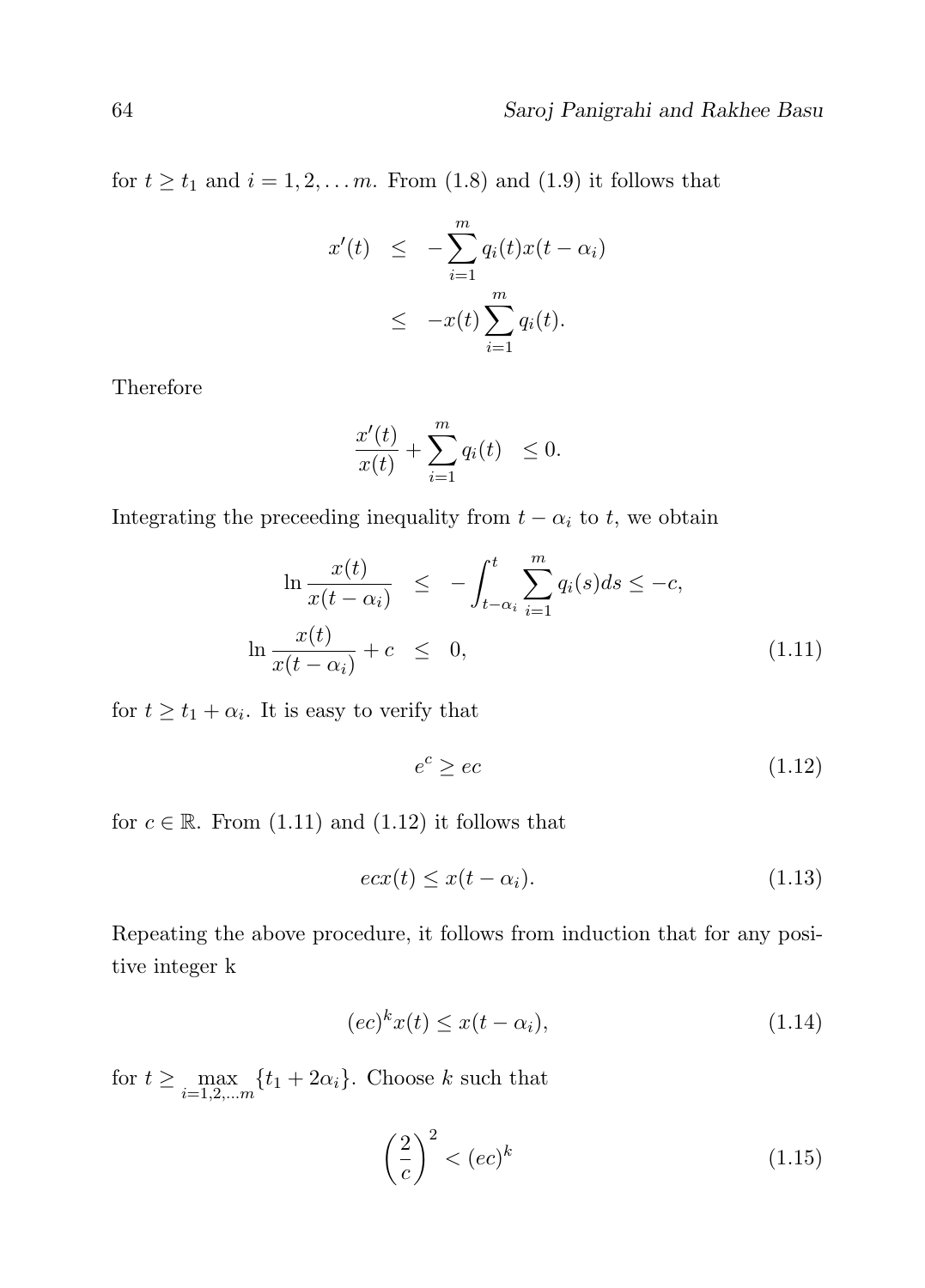which is possible as  $ec > 1$ . Fix  $\tilde{t} \ge \max_{i=1,2,\dots,m} \{t_1 + k\alpha_i\}$ . From (1.10) it follows that there exists a  $\xi_i \in (\tilde{t}, \tilde{t} + \alpha_i)$  for every i such that

$$
\int_{\tilde{t}}^{\xi_i} \sum_{i=1}^m q_i(s) ds \ge \frac{c}{2}, \qquad \int_{\xi_i}^{\tilde{t}+\rho} \sum_{i=1}^m q_i(s) ds \ge \frac{c}{2}.
$$

Integrating (1.8) from  $[\tilde{t}, \xi_i]$  and  $[\xi_i, \tilde{t} + \alpha_i]$ , we have

$$
x(\xi_i) - x(\tilde{t}) + \int_{\tilde{t}}^{\xi_i} \sum_{i=1}^m q_i(s) x(s - \alpha_i) ds \le 0,
$$
\n(1.16)

$$
x(\tilde{t} + \alpha_i) - x(\xi_i) + \int_{\xi_i}^{\tilde{t} + \alpha_i} \sum_{i=1}^m q_i(s) x(s - \alpha_i) ds \le 0.
$$
 (1.17)

As  $x(t) > 0$  and is non-increasing, ignoring the first term from (1.16) and (1.17) we have

$$
-x(\tilde{t}) + \int_{\tilde{t}}^{\xi_i} \sum_{i=1}^{m} q_i(s) x(s - \alpha_i) ds \le 0,
$$
\n(1.18)

and

$$
-x(\xi_i) + \int_{\xi_i}^{\tilde{t}+\alpha_i} \sum_{i=1}^m q_i(s)x(s-\alpha_i)ds \le 0.
$$
 (1.19)

Again using the fact that  $x(t)$  decreasing in (1.18) and (1.19) we get

$$
-x(\tilde{t}) + x(\xi_i - \alpha_i) \int_{\tilde{t}}^{\xi_i} \sum_{i=1}^m q_i(s) ds \le 0,
$$

and

$$
-x(\xi) + x(\tilde{t}) \int_{\xi_i}^{\tilde{t}+\alpha_i} \sum_{i=1}^m q_i(s) ds \le 0.
$$

Therefore,

$$
-x(\tilde{t}) + x(\xi_i - \alpha_i) \frac{c}{2} < 0. \tag{1.20}
$$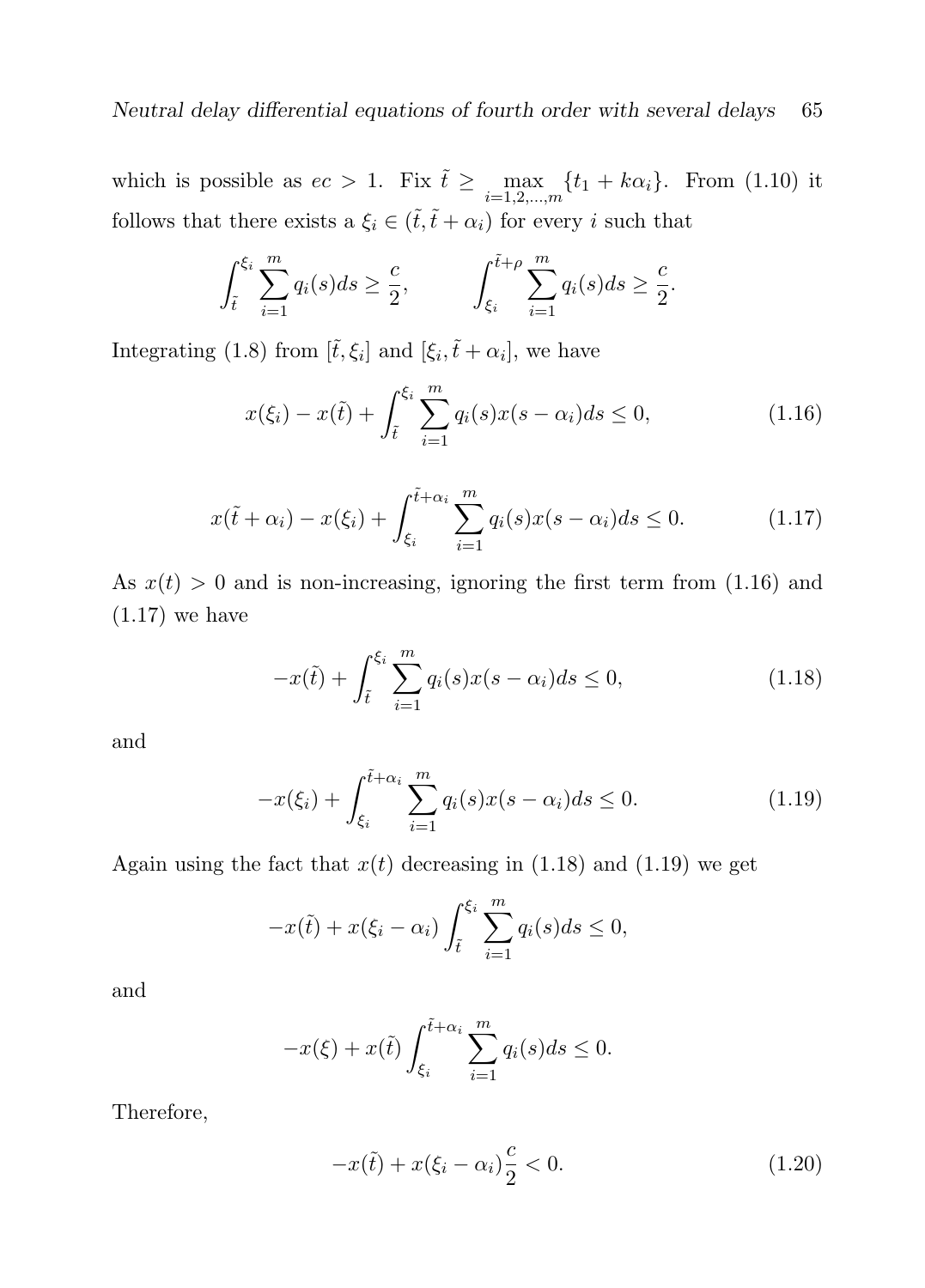Similarly from (1.19), we obtain

$$
-x(\xi_i) + x(\tilde{t})\frac{c}{2} < 0. \tag{1.21}
$$

From  $(1.20)$  and  $(1.21)$ , it follows that

$$
\frac{x(\xi_i)}{x(\xi_i - \alpha_i)} > \left(\frac{c}{2}\right)^2, \text{ for } i = 1, 2, \dots, m
$$

which in turns implies

$$
(ec)^k \leq \left(\frac{2}{c}\right)^2,
$$

which is a contradiction to  $(1.15)$ . Hence the Lemma is proved.

**Theorem 1.5.** (  $\beta$ ), Schauder's fixed point theorem) Let M be a closed, convex and non-empty subset of Banach Space X. Let  $T : M \to M$  be a continuous function such that  $TM$  is relatively compact subset of X. Then T has at least one fixed point in M. That is, there exists an  $x \in M$  such that  $Tx = x$ .

#### 2 Homogeneous Oscillations

In this section, sufficient conditions are obtained for oscillatory and asymptotic behaviour of all solutions or bounded solutions of (1.1) under the assumption  $(H_1)$ .

**Theorem 2.1.** Let  $0 \le p(t) \le p < \infty$ ,  $\tau \le \alpha_i, i = 1, 2, ..., m$ , and  $(H_1)$ hold. If (H<sub>2</sub>) there exists  $\lambda > 0$  such that  $G(u) + G(v) \geq \lambda G(u + v), u > 0, v > 0;$  $(H_3)$   $G(u)G(v) = G(uv)$  for  $u, v \in \mathbb{R}$ ;  $(H_4)$  G is sublinear and  $\int_0^c$  $\boldsymbol{0}$ du  $\frac{du}{G(u)} < \infty$  for all  $c > 0$ ;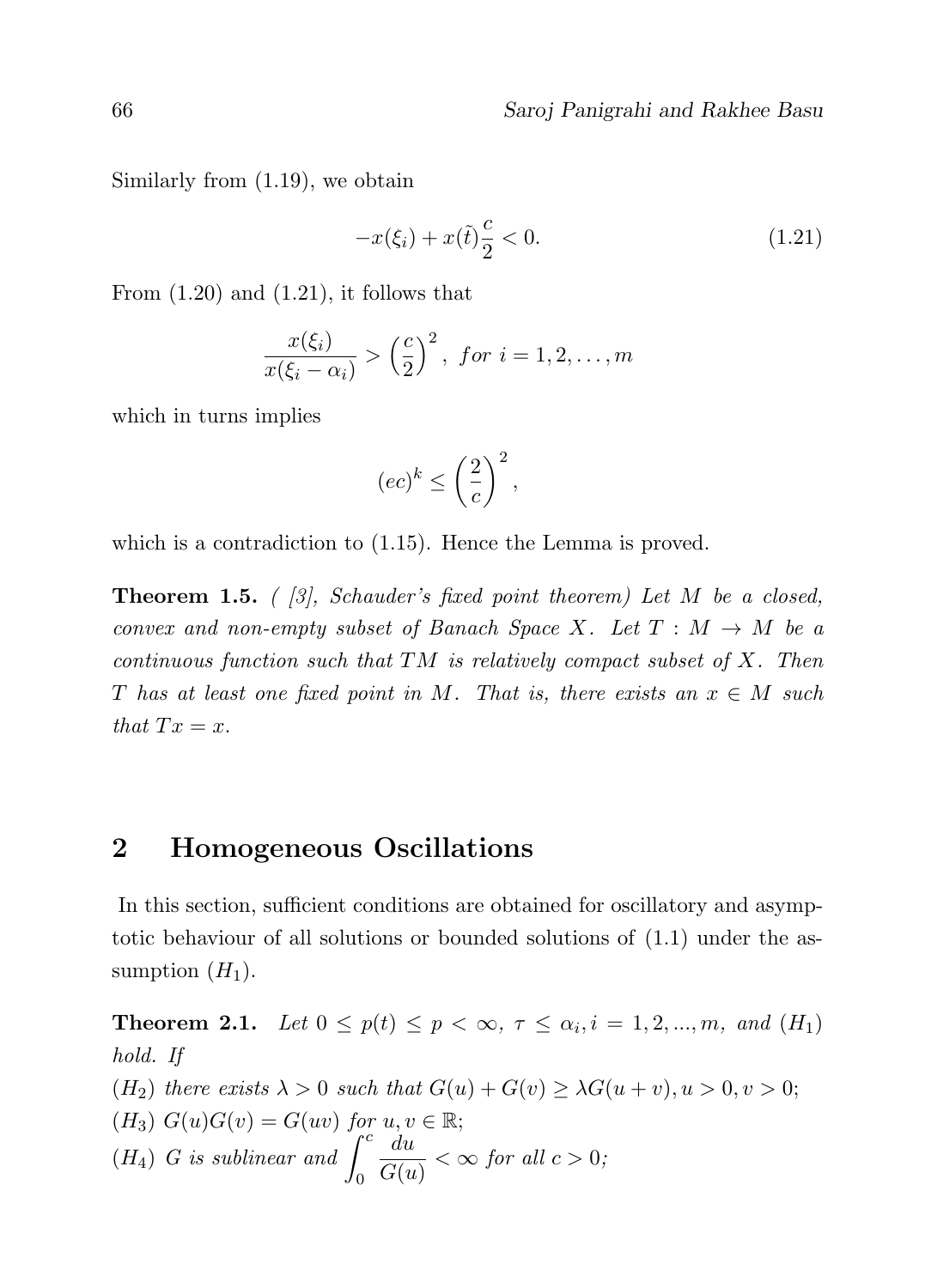$$
(H_5)\int_{T+\rho}^{\infty}\sum_{i=1}^{m}Q_i(t)G(R_T(t-\alpha_i))dt = \infty, \ Q_i(t) = \min\{q_i(t), q_i(t-\tau)\}; i = 1,...,m \text{ for } t \geq \tau
$$
  
hold, then every solution of (1.1) oscillates.

**Proof.** Assume that (1.1) has a nonoscillatory solution on  $[t_0, \infty)$ ,  $t_0 \ge 0$ and let it be  $y(t)$ . Hence  $y(t) > 0$  or  $0 < \infty$  for  $t \geq t_0$ . Suppose that  $y(t) > 0$ for  $t \geq t_0$ . Setting

$$
z(t) = y(t) + p(t)y(t - \tau),
$$
\n(2.1)

we obtain

$$
0 < z(t) \le y(t) + py(t - \tau), \tag{2.2}
$$

and

$$
(r(t)z''(t))'' = -\sum_{i=1}^{m} q_i(t)G(y(t-\alpha_i)) \le 0, \neq 0
$$
 (2.3)

for  $t \ge t_0 + \rho$ . By the Lemma 1.1, any one of the cases (a) and (b) holds. Upon using  $(H_2)$  and  $(H_3)$ , Eq.(1.1) can viewed as

$$
0 = (r(t)z''(t))'' + \sum_{i=1}^{m} q_i(t)G(y(t-\alpha_i)) + G(p)(r(t-\tau)z''(t-\tau))''
$$
  
+ 
$$
G(p)\sum_{i=1}^{m} q_i(t-\tau)G(y(t-\tau-\alpha_i))
$$
  

$$
\geq (r(t)z''(t))'' + G(p)(r(t-\tau)z''(t-\tau))''
$$
  
+ 
$$
\lambda \sum_{i=1}^{m} Q_i(t)G(y(t-\alpha_i) + ay(t-\alpha_i-\tau))
$$
  
= 
$$
(r(t)z''(t))'' + G(p)(r(t-\tau)z''(t-\tau))'' + \lambda \sum_{i=1}^{m} Q_i(t)G(z(t-\alpha_i))
$$

for  $t \geq t_1 > t_0 + 2\rho$ . Therefore

$$
0 \ge (r(t)z''(t))'' + G(p)(r(t-\tau)z''(t-\tau))''
$$
  
+ 
$$
\lambda \sum_{i=1}^{m} Q_i(t)G(R_T(t-\alpha_i)(r(t-\alpha_i)z''(t-\alpha_i))')
$$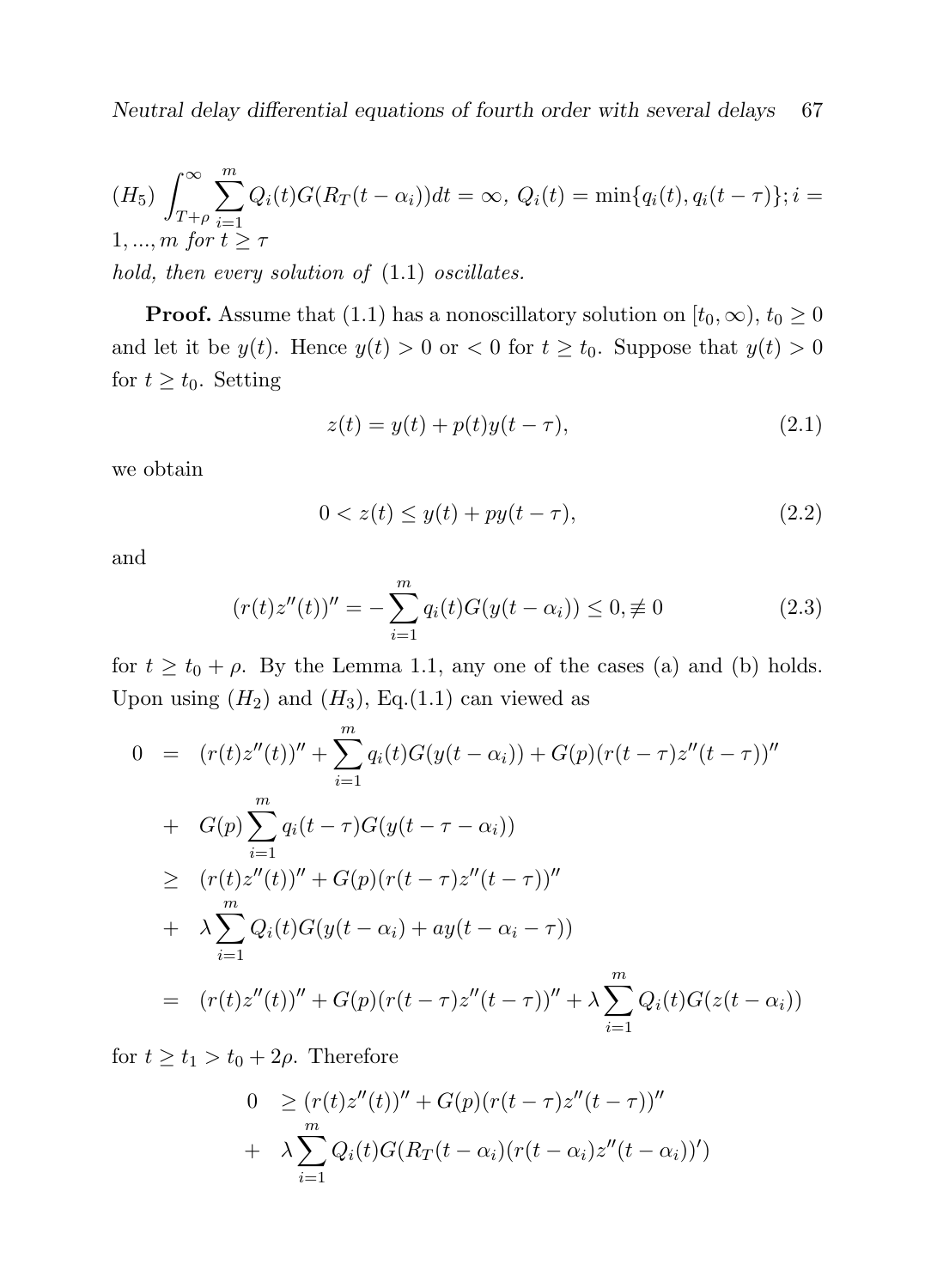due to Lemma 1.2, for  $t \geq T + \rho > t_1$ . Hence

$$
0 \geq (r(t)z''(t))'' + G(p)(r(t-\tau)z''(t-\tau))''
$$
  
+ 
$$
\lambda \sum_{i=1}^{m} Q_i(t)G(R_T(t-\alpha_i))G((r(t-\alpha_i)z''(t-\alpha_i))').
$$

Using the fact that  $(r(t)z''(t)')$  is decreasing, we obtain

$$
\lambda \sum_{i=1}^{m} Q_i(t) G(R_T(t - \alpha_i)) \le -[G((r(t)z''(t))')]^{-1} (r(t)z''(t))''
$$
  
-
$$
-G(p)[G((r(t-\tau)z''(t-\tau))')]^{-1} (r(t-\tau)z''(t-\tau))''
$$

Because  $\lim_{t\to\infty} (r(t)z''(t))' < \infty$ , then using  $(H_4)$  the above inequality becomes

$$
\int_{T+\rho}^{\infty} \sum_{i=1}^{m} Q_i(t) G(R_T(t-\alpha_i)) dt < \infty,
$$

which contradicts  $(H_5)$ .

Finally, we suppose that  $y(t) < 0$  for  $t \ge t_0$ . Hence putting  $x(t) = -y(t)$ for  $t \ge t_0$ , we obtain  $x(t) > 0$  and

$$
(r(t)(x(t) + p(t)x(t - \tau)))'' + \sum_{i=1}^{m} q_i(t)G(x(t - \alpha_i)) = 0.
$$

Proceeding as above, we get a contradiction. This completes the proof of the theorem.

**Theorem 2.2.** Let  $0 \leq p(t) \leq p < \infty$ . Suppose  $(H_1)$ ,  $(H_2)$  hold. If  $(H_3)$  $G_3) G(u)G(v) \ge G(uv)$  for  $u, v > 0;$ ( $H_6$ )  $G(-u) = -G(u)$ ,  $u \in \mathbb{R}$ ;  $(H_7)\int^{\infty}$ τ  $\sum_{i=1}^{m}$  $i=1$  $Q_i(t)dt = \infty$ hold, then every solution of  $(1.1)$  oscillates.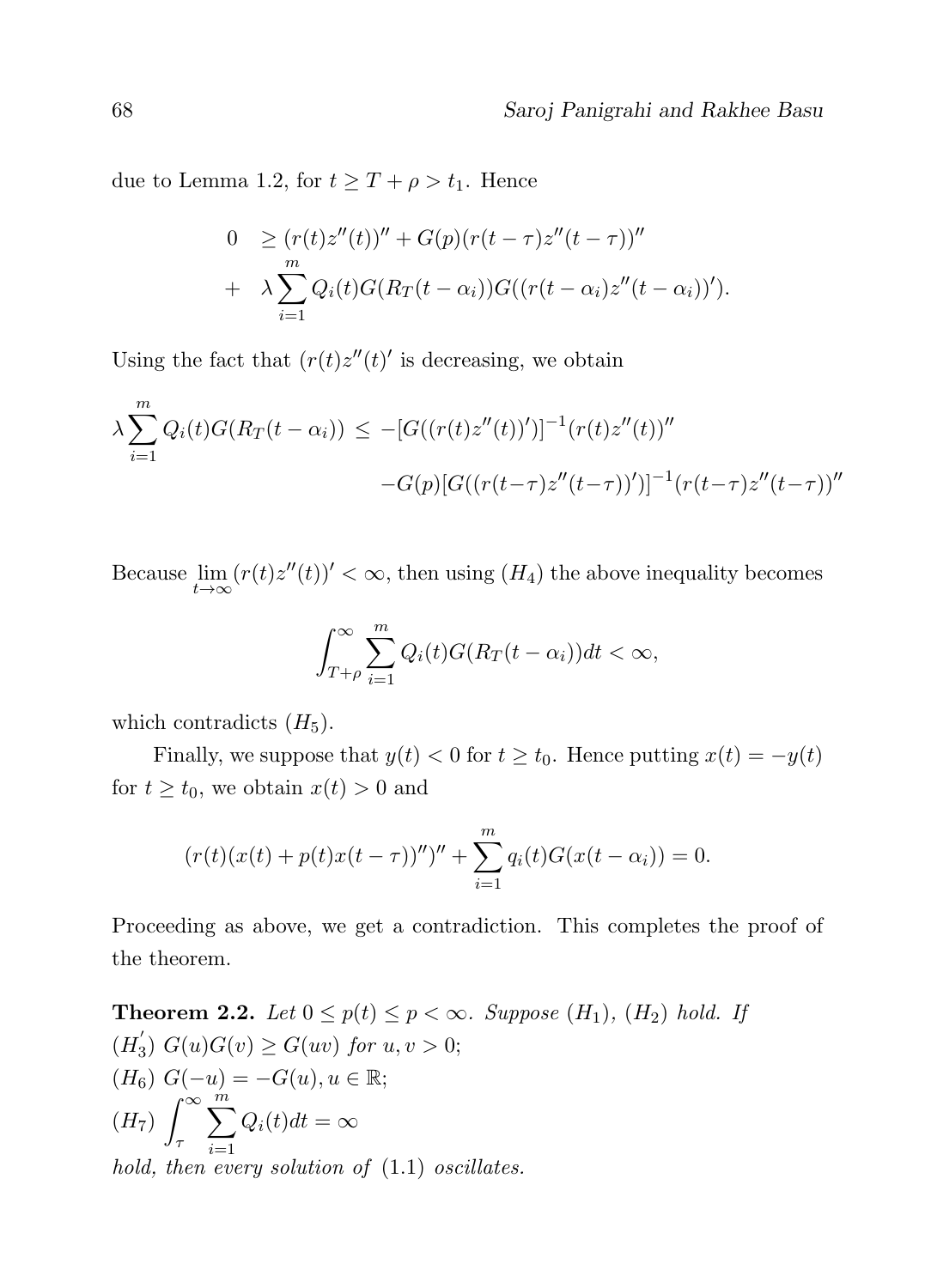**Proof.** Let  $y(t)$  be a non-oscillatory solution of (1.1). Let  $y(t) > 0$  for  $t \geq t_0$ . The proof for the case  $y(t) < 0, t \geq t_0$ , is similar. Setting  $z(t)$  as in  $(2.1)$ , we obtain  $(2.2)$  and  $(2.3)$  for  $t \ge t_0 + \rho$ . From Lemma 1.1 it follows that one of the cases (a) and (b) holds. In both the cases (a) and (b),  $z(t) > 0$ and  $z'(t) > 0$ , implies that  $z(t) > k > 0$  for  $t \ge t_1 > t_0 + \rho$ . Proceeding as in the proof of Theorem 2.1 we obtain

$$
0 \ge (r(t)z''(t))'' + G(p)(r(t-\tau)z''(t-\tau))'' + \lambda \sum_{i=1}^{m} Q_i(t)G(z(t-\alpha_i))
$$
  
 
$$
\ge (r(t)z''(t))'' + G(p)(r(t-\tau)z''(t-\tau))'' + \lambda \sum_{i=1}^{m} Q_i(t)G(k)
$$

for  $t \geq t_2 > t_1 + \rho$ . Because  $\lim_{t \to \infty} (r(t)z''(t))' < \infty$ , integrating the above inequality from  $t_2$  to  $\infty$ , we obtain

$$
\int_{t_2}^{\infty} \sum_{i=1}^{m} Q_i(t) dt < \infty,
$$

which contradicts  $(H_7)$ . Hence the theorem is proved.

**Theorem 2.3.** Let  $0 \leq p(t) \leq p < 1$ . Suppose that  $(H_1)$ ,  $(H_3)$  hold and  $\tau \leq \alpha_i, i = 1, 2, \dots m$ . If  $(H_8)$   $\liminf_{|x|\to 0}$  $G(x)$  $\frac{f^{(x)}}{x} \geq \gamma > 0,$ and  $(H_9) \liminf_{t \to \infty} \int_{t-\alpha_i}^t$  $\sum_{ }^{\infty}$  $i=1$  $G(R_T(s - \alpha_i))q_i(s)ds > (e\gamma G(1 - p))^{-1}$ hold, then all the solutions of  $(1.1)$  oscillate.

*Remark* 2.4. 
$$
(H_9)
$$
 implies that  
\n $(H_{10})$   $\int_{T+\alpha_i}^{\infty} \sum_{i=1}^{m} G(R_T(s-\alpha_i))q_i(s)ds = \infty.$ 

Indeed, if

$$
\int_{T+\alpha_i}^{\infty} \sum_{i=1}^{m} G(R_T(s-\alpha_i))q_i(s)ds = b < \infty,
$$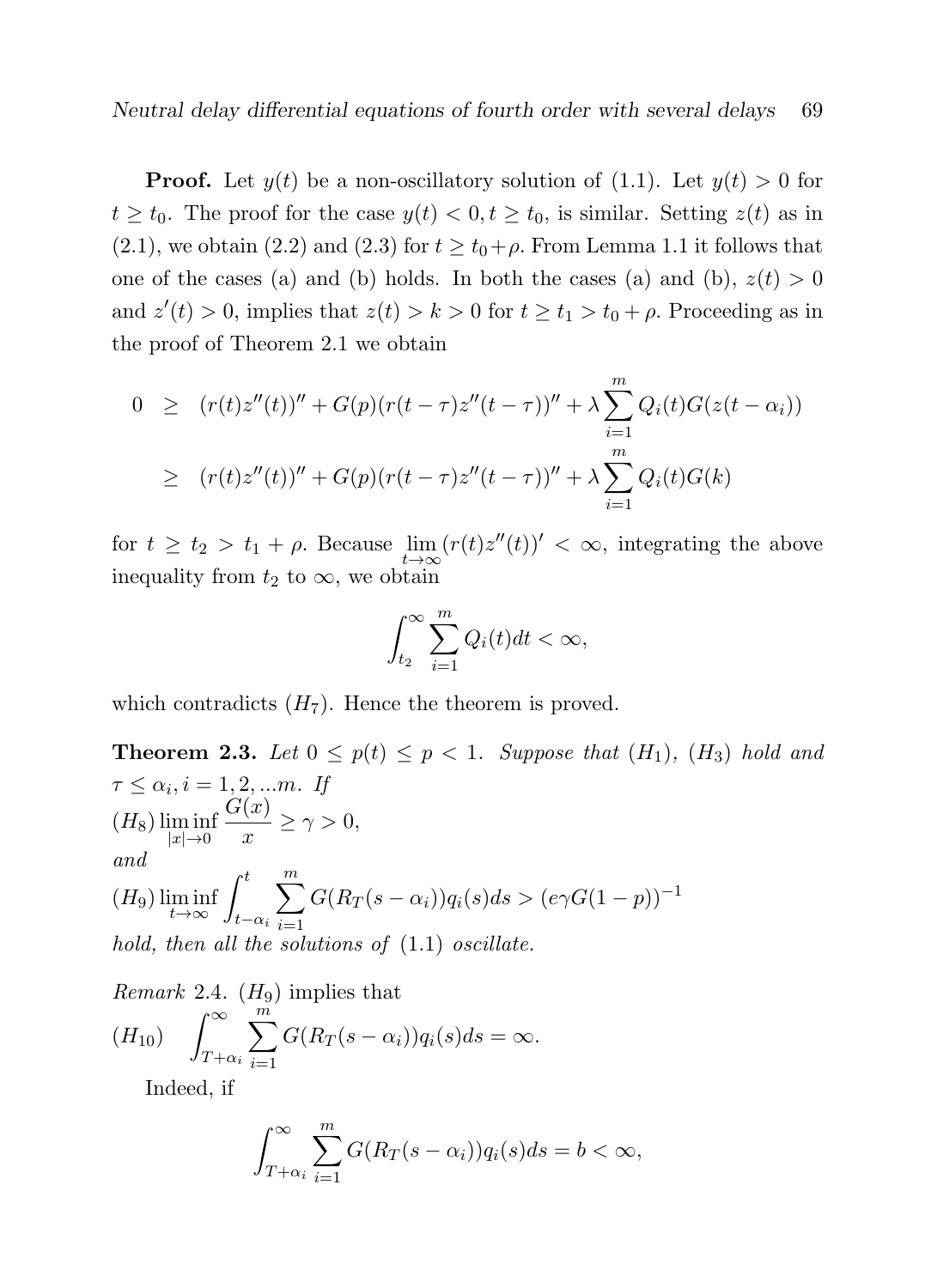then for  $t > T + 2\alpha_i$ ,

$$
\int_{t-\alpha_i}^t \sum_{i=1}^m G(R_T(s-\alpha_i))q_i(s)ds = \left(\int_{T+\alpha_i}^t - \int_{T+\alpha_i}^{t-\alpha_i} \right) \sum_{i=1}^m G(R_T(s-\alpha_i))q_i(s)ds,
$$

implies that

$$
\liminf_{t \to \infty} \int_{t-\alpha_i}^t \sum_{i=1}^m G(R_T(s-\alpha_i))q_i(s)ds \le b - b = 0,
$$

which contradicts  $(H_9)$ .

**Proof of Theorem 2.3.** Suppose that  $y(t)$  is a nonoscillatory solution of (1.1). Let  $y(t) > 0$  for  $t \ge t_0 > 0$ . The case  $y(t) < 0$  for  $t \ge t_0$  is similar. Using (2.1) we obtain (2.2) and (2.3) for  $t \ge \max_{i=1,2,\dots,m} \{t_0 + \alpha_i\}.$ Then any one of the cases (a) and (b) of Lemma 1.1 holds. In each case,  $z(t)$  is nondecreasing. Hence

$$
(1 - p(t))z(t) < z(t) - p(t)z(t - \tau) = y(t) - p(t)p(t - \tau)y(t - 2\tau) < y(t),
$$

 $t \ge \max_{i=1,2,...,m} \{t_0 + 2\alpha_i\}$ , that is,

$$
y(t) > (1 - p)z(t).
$$

From (2.3), we obtain

$$
0 = (r(t)z''(t))'' + \sum_{i=1}^{m} q_i(t)G(y(t - \alpha_i))
$$
  
\n
$$
\ge (r(t)z''(t))'' + \sum_{i=1}^{m} q_i(t)G(1 - p)G(z(t - \alpha_i))
$$
  
\n
$$
\ge (r(t)z''(t))'' + G(1-p)\sum_{i=1}^{m} q_i(t)G(R_T(t - \alpha_i))G((r(t - \alpha_i)z''(t - \alpha_i))')
$$
\n(2.4)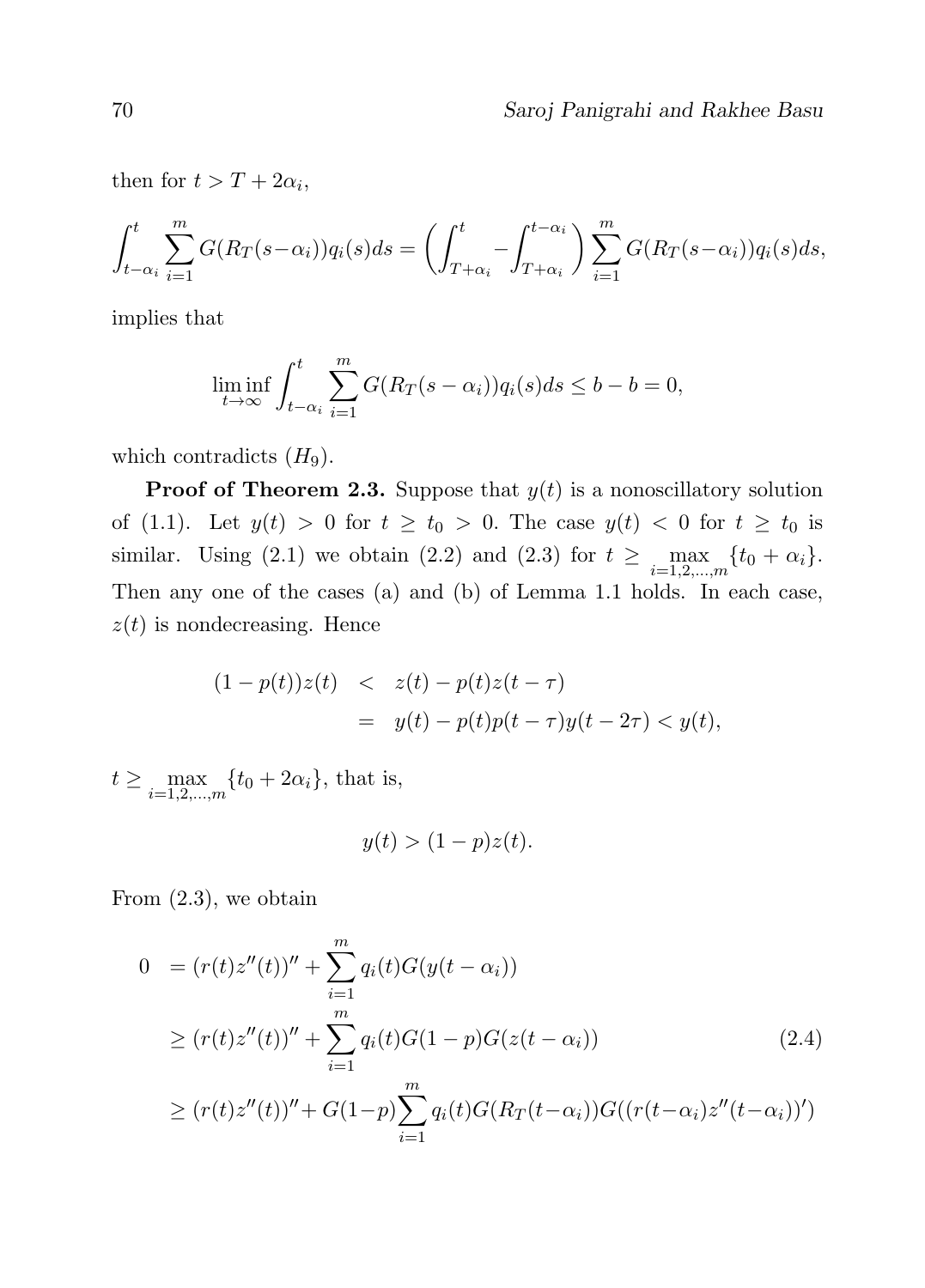due to Lemma 1.2 for

 $t \ge \max_{i=1,2,...,m} \{T + \alpha_i\} \ge \max_{i=1,2,...,m} \{t_0 + 3\alpha_i\}.$  Let  $\lim_{t \to \infty} (r(t)z''(t))' = c$ ,  $c \in [0, \infty)$ . If  $0 < c < \infty$ , then there exists  $c_1 > 0$  such that  $(r(t)z''(t))' > c_1$ for  $t \ge t_1 > \max_{i=1,2,...,m} \{T + \alpha_i\}$ . For  $t \ge t_2 > \max_{i=1,2,...,m} \{t_1 + \alpha_i\}$ 

$$
G(1-p)\sum_{i=1}^{m}q_i(t)G(R_T(t-\alpha_i))G(c_1) \leq -(r(t)z''(t))''.
$$

Integrating the above inequality from  $t_2$  to  $\infty$ , we get

$$
\int_{t_2}^{\infty} \sum_{i=1}^{m} q_i(t) G(R_T(t-\alpha_i)) dt < \infty,
$$

a contradiction to  $(H_{10})$ . Hence  $c = 0$ . Consequently,  $(H_8)$  implies that  $G((r(t)z''(t))') \geq \gamma(r(t)z''(t))'$  for  $t \geq t_3 > t_2$ . Hence (2.4) yields

$$
(r(t)z''(t))'' + \gamma G(1-p) \sum_{i=1}^{m} q_i(t)G(R_T(t-\alpha_i))(r(t-\alpha_i)z''(t-\alpha_i))' \leq 0,
$$

for  $t \ge \max_{i=1,2,\dots,m} \{t_3 + \alpha_i\}$ . As  $\tau \le \alpha_i$  for  $i = 1, ..., m$ , from Lemma 1.4 it follows that

$$
u'(t) + \gamma G(1 - p) \sum_{i=1}^{m} q_i(t) G(R_T(t - \alpha_i))u(t - \alpha_i) \le 0
$$

admits a positive solution  $(r(t)z''(t))'$ , which is a contradiction due to  $(H_9)$ . Hence proof of theorem is complete.

**Theorem 2.5.** Let  $0 \le p(t) \le p < \infty$ ,  $\tau \le \alpha_i$ ,  $i = 1, 2, ..., m$ , and  $(H_1)$  $(H_3)$  hold. Assume that  $(H_{11})$  $G(x_1)$  $x_1^{\sigma}$  $\geq \frac{G(x_2)}{g}$  $x_2^{\sigma}$ for  $x_1 \ge x_2 > 0$  and  $\sigma \ge 1$ ; and  $(H_{12})$  $\int^{\infty}$  $T + \rho$  $\sum_{ }^m$  $i=1$  $Q_i(t)R_T^{\alpha}(t-\alpha_i)ds=\infty$ 

hold. Then every solution of  $(1.1)$ oscillates.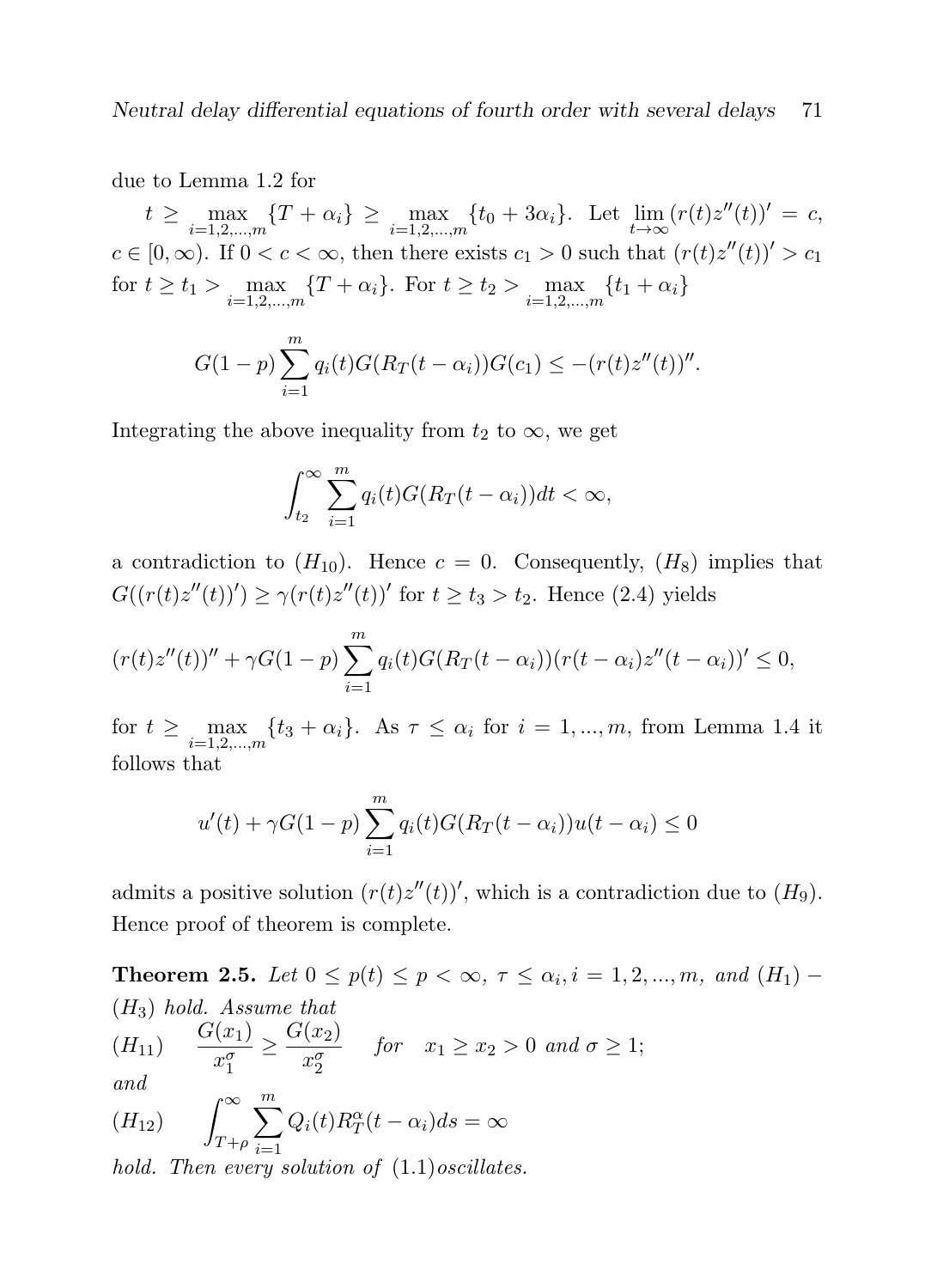.

**Proof.** Proceeding as in the proof of Theorem 2.1, we obtain

$$
(r(t)z''(t))'' + G(p)(r(t-\tau)z''(t-\tau))'' + \lambda \sum_{i=1}^{m} Q_i(t)G(z(t-\alpha_i)) \le 0
$$
 (2.5)

for  $t \geq t_1 > t_0 + 2\rho$ . Using the fact that  $z(t)$  is nondecreasing, there exists  $k > 0$  and  $t_2 > 0$  such that  $z(t) > k$  for  $t \ge t_2 > t_1$ . Using  $(H_{11})$  and Lemma 1.2 we obtain, for  $t > T + \rho \ge t_2 + \rho$ ,

$$
G(z(t - \alpha_i)) = (G(z(t - \alpha_i))/z^{\sigma}(t - \alpha_i))z^{\sigma}(t - \alpha_i)
$$
  
\n
$$
\geq (G(k)/k^{\sigma})(z^{\sigma}(t - \alpha_i))
$$
  
\n
$$
> (G(k)/k^{\sigma})R_T^{\sigma}(t - \alpha_i)((r(t - \alpha_i)z''(t - \alpha_i))')^{\sigma}
$$

Thus (2.5) yields

$$
\lambda(G(k)/k^{\sigma})\sum_{i=1}^{m}Q_{i}(t)R_{T}^{\sigma}(t-\alpha_{i})((r(t-\alpha_{i})z''(t-\alpha_{i}))')^{\sigma} \leq -(r(t)z''(t))''
$$

$$
-G(p)(r(t-\tau)z''(t-\tau))'',
$$

As  $\tau \leq \alpha_i$  and  $(r(t)z''(t))'$  is nonincreasing, therefore,

$$
\lambda(G(k)/k^{\sigma}) \sum_{i=1}^{m} Q_i(t) R_T^{\sigma}(t - \alpha_i) < -((r(t)z''(t))')^{-\sigma} (r(t)z''(t))'' -G(p)((r(t-\tau)z''(t-\tau))')^{-\sigma} (r(t-\tau)z''(t-\tau))''.
$$

Since  $\lim_{t\to\infty} (r(t)z''(t))'$  exists, then integrating the preceding inequality from  $T + \rho$  to  $\infty$ , we obtain

$$
\int_{T+\rho}^{\infty} \sum_{i=1}^{m} Q_i(t) R_T^{\sigma}(t-\alpha_i) dt < \infty,
$$

a contradiction due to  $(H_{12})$ . Hence  $y(t) < 0$  for  $t \ge t_0$ . Proceeding as in Theorem 2.1 we will arrive at contradiction. Thus the theorem is proved.

**Theorem 2.6.** Let  $-1 < p ≤ p(t) ≤ 0$ . If  $(H_1)$ ,  $(H_3)$ ,  $(H_4)$  hold and if  $(H_{13})$   $\int^{\infty}$ 0  $\sum_{ }^{m}$  $i=1$  $q_i(t)dt = \infty,$ 

then every solution of (1.1) either oscillates or tends to zero as  $t \to \infty$ .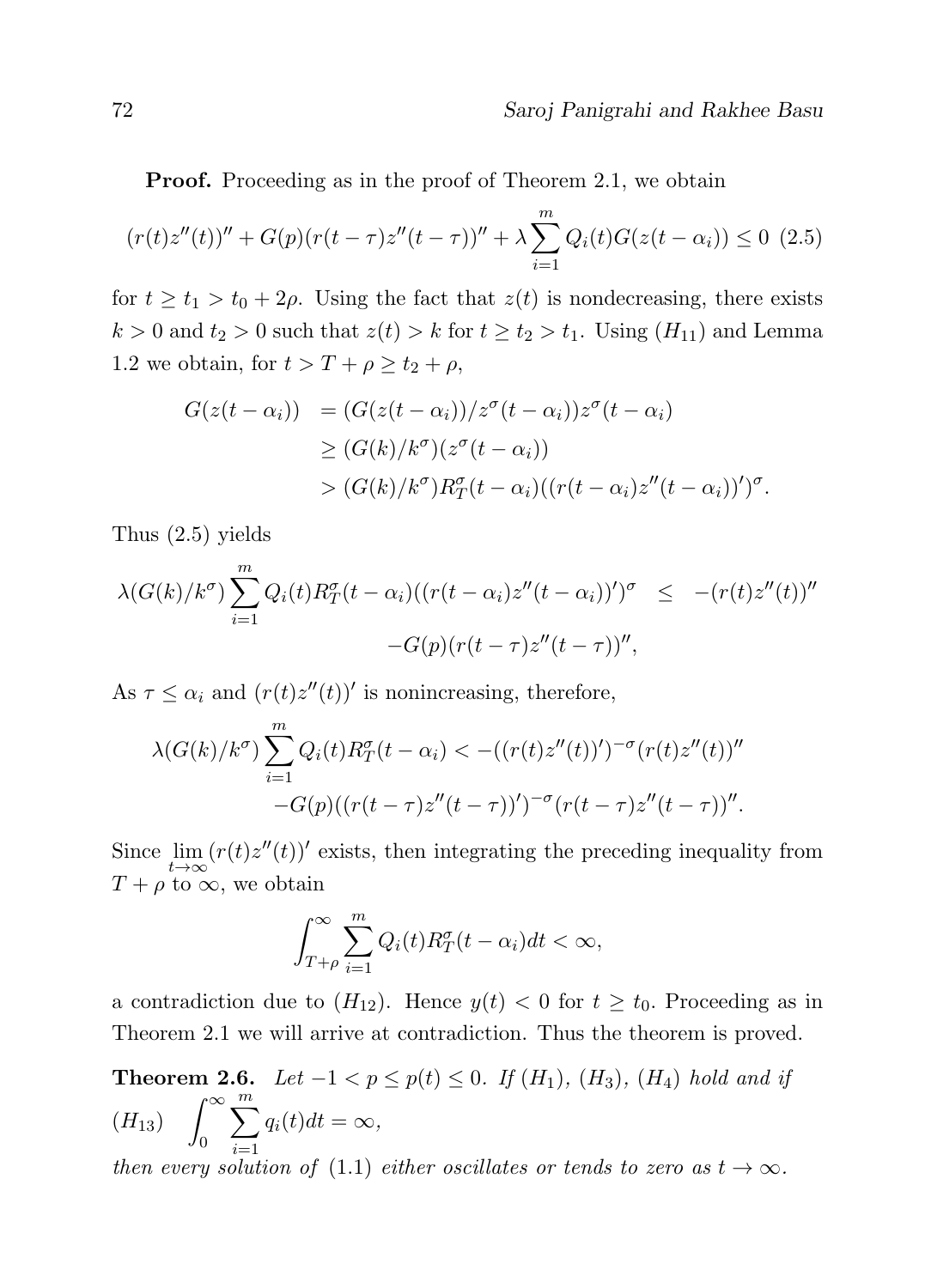**Proof.** Let  $y(t)$  be a nonoscillatory solution of (1.1). In view of  $(H_3)$ , without loss of generality we may consider that  $y(t) > 0$  for  $t \ge t_0 > 0$ . Setting  $z(t)$  as in (2.1), we obtain (2.3) for  $t \ge t_0 + \rho$ . Hence  $z(t) > 0$  or  $\lt 0$ for  $t \ge t_0 > 0$ . If  $z(t) > 0$  for  $t \ge t_1$ , then any one of the cases (a) and (b) of Lemma 1.1 holds. Consequently,  $z(t) > R_T(t)(r(t)z''(t))'$  for  $t \geq T > t_1$  due to Lemma 1.2. Moreover,  $z(t) \leq y(t)$  implies that  $y(t) > R_T(t)(r(t)z''(t))'$ for  $t \ge t_2 > T + \rho$  and  $(r(t)z''(t))'$  is monotonic decreasing, then (2.3) yields, for  $t \ge t_2 > T + \rho$ ,

$$
(r(t)z''(t))'' \leq -\sum_{i=1}^{m} q_i(t)G(R_T(t-\alpha_i))G((r(t)z''(t))').
$$
 (2.6)

Since  $R_T$  is nondecreasing, then

$$
\int_{t_2}^{\infty} \sum_{i=1}^{m} q_i(t)dt < \infty,
$$

a contradiction to  $(H_{13})$ . Hence  $z(t) < 0$  for  $t \geq t_1$ . Therefore  $y(t) <$  $-p(t)y(t-\tau) < y(t-\tau)$  implies  $y(t)$  is bounded, implies that,  $z(t)$  is bounded and this implies any one of the cases (b) - (e) of Lemma 1.1 holds. Suppose case (b) holds. If  $\lim_{t \to \infty} z(t) = \alpha(say)$ , then  $-\infty < \alpha \leq 0$ . If  $-\infty < \alpha < 0$ , then there exists  $\beta < 0$  such that  $z(t) < \beta$  for  $t \ge t_3 > t_2$ .

Further,  $z(t) > py(t - \tau)$ . So,  $\beta > py(t - \tau)$  implies  $y(t - \alpha_i) > p^{-1}\beta > 0$ for  $t \geq t_3 + \rho$ .

Therefore, (2.3) yields

$$
\sum_{i=1}^{m} q_i(t) G(p^{-1}\beta) \le -(r(t)z''(t))''.
$$

Since  $\lim_{t\to\infty} (r(t)z''(t))'$  exists, then integrating the inequality above from  $t_3+\rho$ to  $\infty$ , we obtain

$$
\int_{t_3+\rho}^{\infty}\sum_{i=1}^m q_i(t)dt < \infty,
$$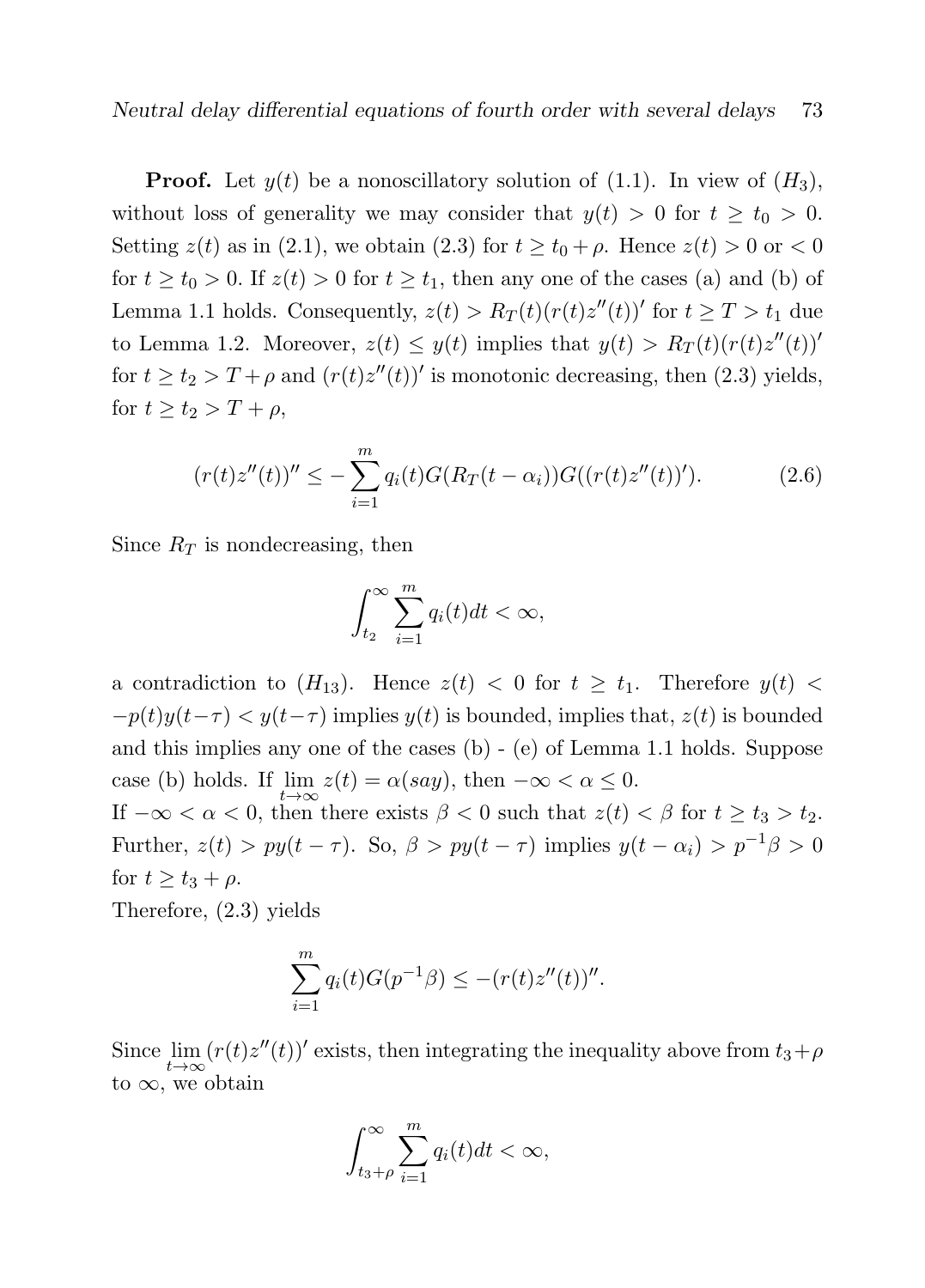which is a contradiction. Therefore  $\alpha = 0$ . Consequently,

$$
0 = \lim_{t \to \infty} z(t) \geq \limsup_{t \to \infty} (y(t) + py(t - \tau))
$$
  
\n
$$
\geq \limsup_{t \to \infty} y(t) + \liminf_{t \to \infty} (p(y(t - \tau))
$$
  
\n
$$
= \limsup_{t \to \infty} y(t) + p \limsup_{t \to \infty} y(t - \tau)
$$
  
\n
$$
= (1 + p) \limsup_{t \to \infty} y(t).
$$

Since  $1 + p > 0$ , then  $\limsup_{t \to \infty} y(t) = 0$ . Hence  $\lim_{t \to \infty} y(t) = 0$ .  $t\rightarrow\infty$ In each of the cases (c) and (d), we have  $\lim_{t\to\infty} z(t) = -\infty$ , which contradicts the fact that  $z(t)$  is bounded. Let case (e) hold, we have  $(r(t)z''(t))' > 0$  for  $t \geq t_1$ . Integrating from  $t_1$  to  $t$ , we get  $z''(t) > (r(t_1)z''(t_1))/r(t)$ . Multiplying the inequality through by t and then integrating it we obtain  $z'(t) > 0$  for large t due to  $(H_1)$ . This contradicts the fact that  $z'(t) < 0$  in case (e). This completes the proof of the theorem.

**Theorem 2.7.** Let  $-\infty < p_1 \leq p(t) \leq p_2 \leq -1$ . Assume that  $(H_1)$ ,  $(H_{13})$ hold. Then every bounded solution of  $(1.1)$  either oscillates or tends to zero as  $t \to \infty$ .

**Proof.** Let  $y(t)$  be a bounded non-oscillatory solution of  $(1.1)$ . Then  $y(t) > 0$  or  $0 <$  for  $t \ge t_0$ . Let  $y(t) > 0$  for  $t \ge t_0$ . Setting  $z(t)$  as in (2.1) we obtain (2.3) for  $t \ge t_0 + \rho$ . Hence  $z(t) > 0$  or  $z(t) < 0$  for  $t \ge t_1 > t_0 + \rho$ . Let  $z(t) > 0$  for  $t \ge t_1$ . Then by Lemma 1.1 one of the cases (a) and (b) hold and  $y(t) > -p(t)y(t-\tau) > y(t-\tau)$ , implies that  $\liminf_{t \to \infty} y(t) > 0$ . From (2.3) it follows that

$$
\int_{t_2}^{\infty} \sum_{i=1}^{m} q_i(t)dt < \infty,
$$

for  $t \geq t_2 > t_1$ , a contradiction. Hence  $z(t) < 0$  for  $t \geq t_1$ . Since  $y(t)$  is bounded,  $z(t)$  is bounded. Hence as before we can show none of the cases (c), (d) and (e) of Lemma 1.1 occur.

Suppose that the case (b) of Lemma 1.1 holds. Let  $z(t) < 0$  and  $z'(t) > 0$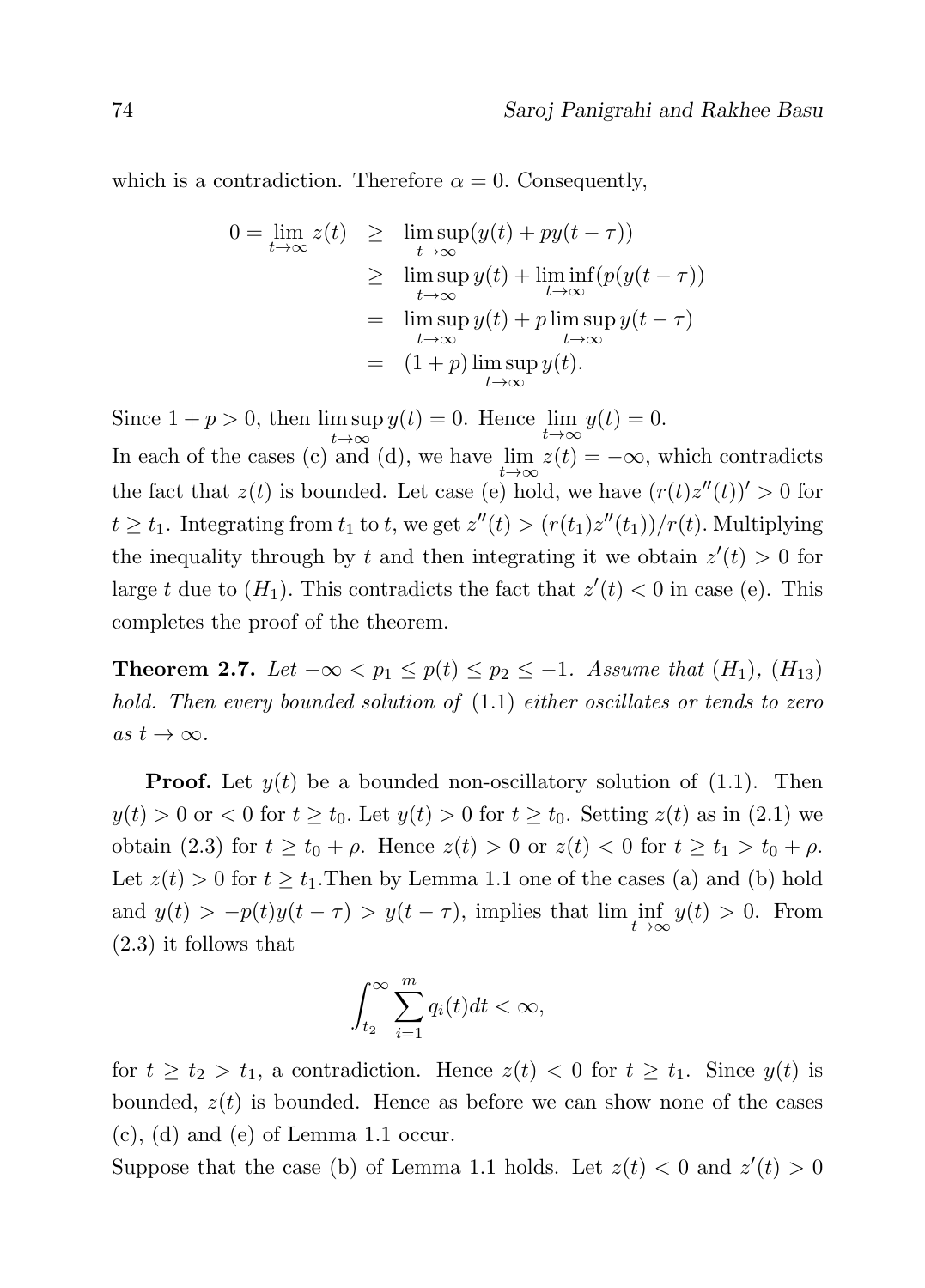implies  $-\infty < \lim_{t \to \infty} z(t) \leq 0$ . If  $-\infty < \lim_{t \to \infty} z(t) < 0$ , then proceeding as in the proof of Theorem 2.6 before we arrive at a contradiction. Hence  $\lim_{t\to\infty} z(t) = 0.$  Consequently,

$$
0 = \lim_{t \to \infty} z(t) \leq \liminf_{t \to \infty} (y(t) + p_2 y(t - \tau))
$$
  
\n
$$
\leq \limsup_{t \to \infty} y(t) + \liminf_{t \to \infty} (p_2(y(t - \tau))
$$
  
\n
$$
= \limsup_{t \to \infty} y(t) + p_2 \limsup_{t \to \infty} y(t - \tau)
$$
  
\n
$$
= (1 + p_2) \limsup_{t \to \infty} y(t).
$$

Since  $(1 + p_2) < 0$ , then  $\limsup_{t \to \infty} y(t) = 0$ , implies  $\lim_{t \to \infty} y(t) = 0$ . Thus the proof of the theorem is complete.

## 3 Non-homogeneous Oscillation

This section is devoted to study the oscillatory and asymptotic behavior of solutions of forced equations (1.2) with suitable forcing function. We have the following hypotheses regarding  $f(t)$ :

 $(H_{14})$  There exists  $F \in C^2([0,\infty),\mathbb{R})$  such that  $F(t)$  changes sign, with  $rF'' \in C^2([0,\infty),\mathbb{R})$  and  $(rF'')'' = f;$ 

 $(H_{15})$  There exists  $F \in C^2([0,\infty),\mathbb{R})$  such that  $F(t)$  changes sign, with  $-\infty < \liminf_{t \to \infty} F(t) < 0 < \limsup_{t \to \infty}$  $t\rightarrow\infty$  $F(t) < \infty, rF'' \in C^2([0,\infty),\mathbb{R})$  and  $(rF'')'' = f;$ 

 $(H_{16})$  There exists  $F \in C^2([0,\infty),\mathbb{R})$  such that  $F(t)$  does not change sign, with  $\lim F(t) = 0, rF'' \in C^2([0,\infty),\mathbb{R})$  and  $(rF'')'' = f;$ 

 $(t\rightarrow\infty$ <br>  $(H'_{16})$  There exists  $F \in C^2([0,\infty),\mathbb{R})$  such that  $\lim_{t\rightarrow\infty} F(t) = 0$ ,  $rF'' \in$  $C^2([0,\infty),\mathbb{R})$  and  $(rF'')''=f$ .

**Theorem 3.1.** Let  $0 \leq p(t) \leq p < \infty$ . Assume that  $(H_1)$ ,  $(H_2)$ ,  $(H_3)$  $\binom{1}{3}$ ,  $(H_6)$  and  $(H_{14})$  hold. If

$$
(H_{17}) \quad \int_{\rho}^{\infty} \sum_{i=1}^{m} Q_i(t) G(F^+(t-\alpha_i)) dt = \infty = \int_{\rho}^{\infty} \sum_{i=1}^{m} Q_i(t) G(F^-(t-\alpha_i)) dt,
$$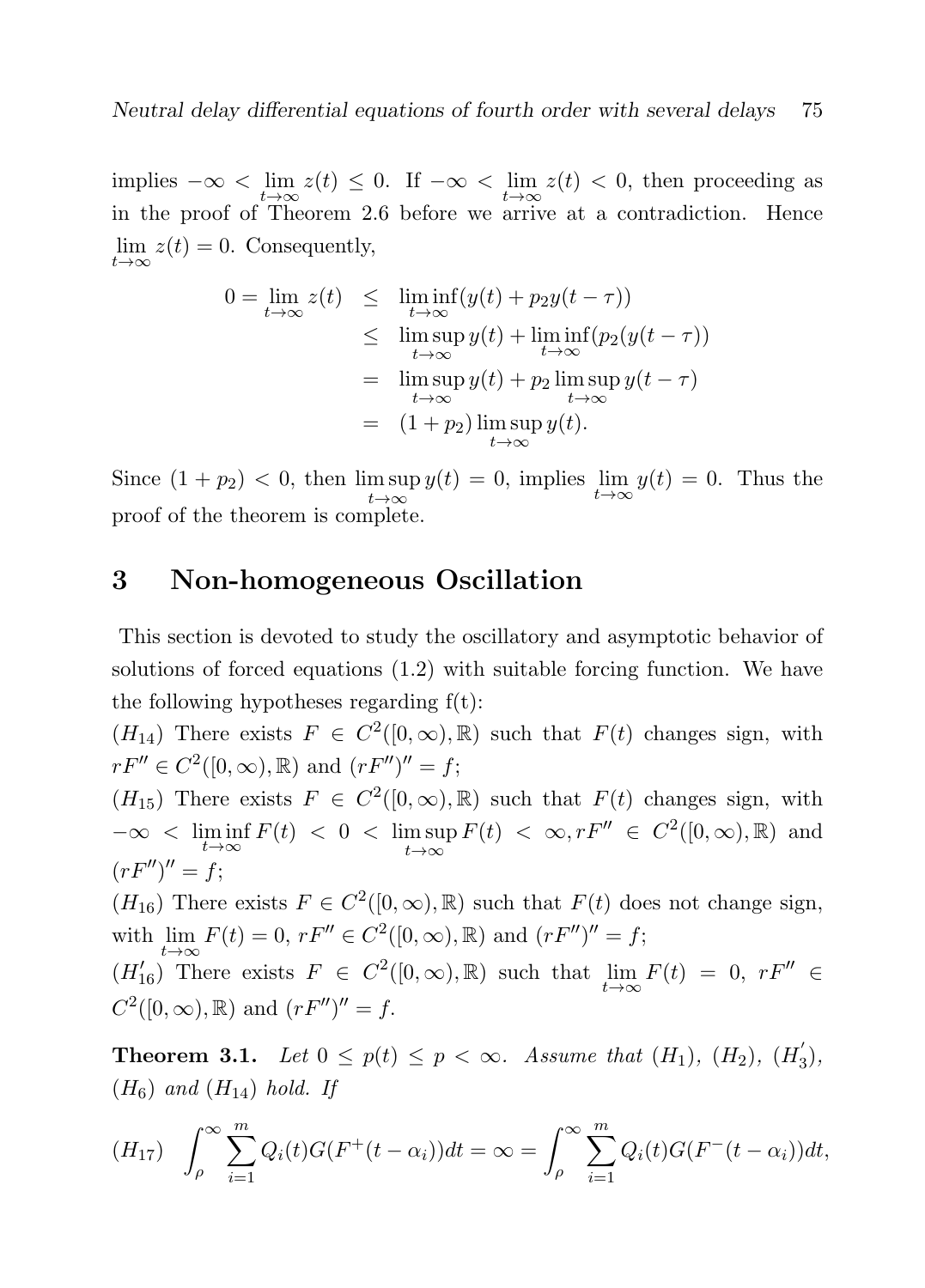where  $F^+(t) = max\{0, F(t)\}$  and  $F^-(t) = max\{-F(t), 0\}$ , then all solutions of (1.2) are oscillatory.

**Proof** Let  $y(t)$  be a non oscillatory solution of (1.2). Hence  $y(t) > 0$  or  $y(t) < 0$  for  $t \ge t_0 > 0$ . Suppose that  $y(t) > 0$  for  $t \ge t_0 > 0$ . Setting  $z(t)$  as in (2.1), we obtain (2.2) for  $t \ge t_0 + \rho$ . Let

$$
w(t) = z(t) - F(t).
$$
\n(3.1)

Hence for  $t \ge t_0 + \rho$ , (1.2) becomes

$$
(r(t)w''(t))'' = -\sum_{i=1}^{m} q_i(t)G(y(t-\alpha_i)) \le 0, \neq 0.
$$
 (3.2)

Thus  $w(t)$  is monotonic and of constant sign on  $[t_1, \infty]$ ,  $t_1 > t_0 + \rho$ . Since  $F(t)$  changes sign, then  $w(t) > 0$  for  $t \geq t_1$ . Hence one of the cases (a) and (b) of Lemma 1.1 holds for large t, as  $w(t) > 0$  implies  $z(t) > F^+(t)$ . For  $t \geq t_2 > t_1$ , we have

$$
0 = (r(t)w''(t))'' + \sum_{i=1}^{m} q_i(t)G(y(t-\alpha_i)) + G(p)(r(t-\tau)w''(t-\tau))''
$$
  
+ 
$$
G(p) \sum_{i=1}^{m} q_i(t-\tau)G(y(t-\alpha_i-\tau))
$$
  

$$
\ge (r(t)w''(t))'' + G(p)(r(t-\tau)w''(t-\tau))'' + \lambda \sum_{i=1}^{m} Q_i(t)G(z(t-\alpha_i))
$$
  

$$
\ge (r(t)w''(t))'' + G(p)(r(t-\tau)w''(t-\tau))'' + \lambda \sum_{i=1}^{m} Q_i(t)G(F^+(t-\alpha_i)).
$$

Integrating from  $t_2 + \rho$  to  $\infty$ , we get

$$
\int_{t_2+\rho}^{\infty}\sum_{i=1}^m Q_i(t)G(F^+(t-\alpha_i))dt < \infty,
$$

which is a contradiction to  $(H_{17})$ .

If  $y(t) < 0$  for  $t \ge t_0$ , we set  $x(t) = -y(t)$  to obtain  $x(t) > 0$  for  $t \ge t_0$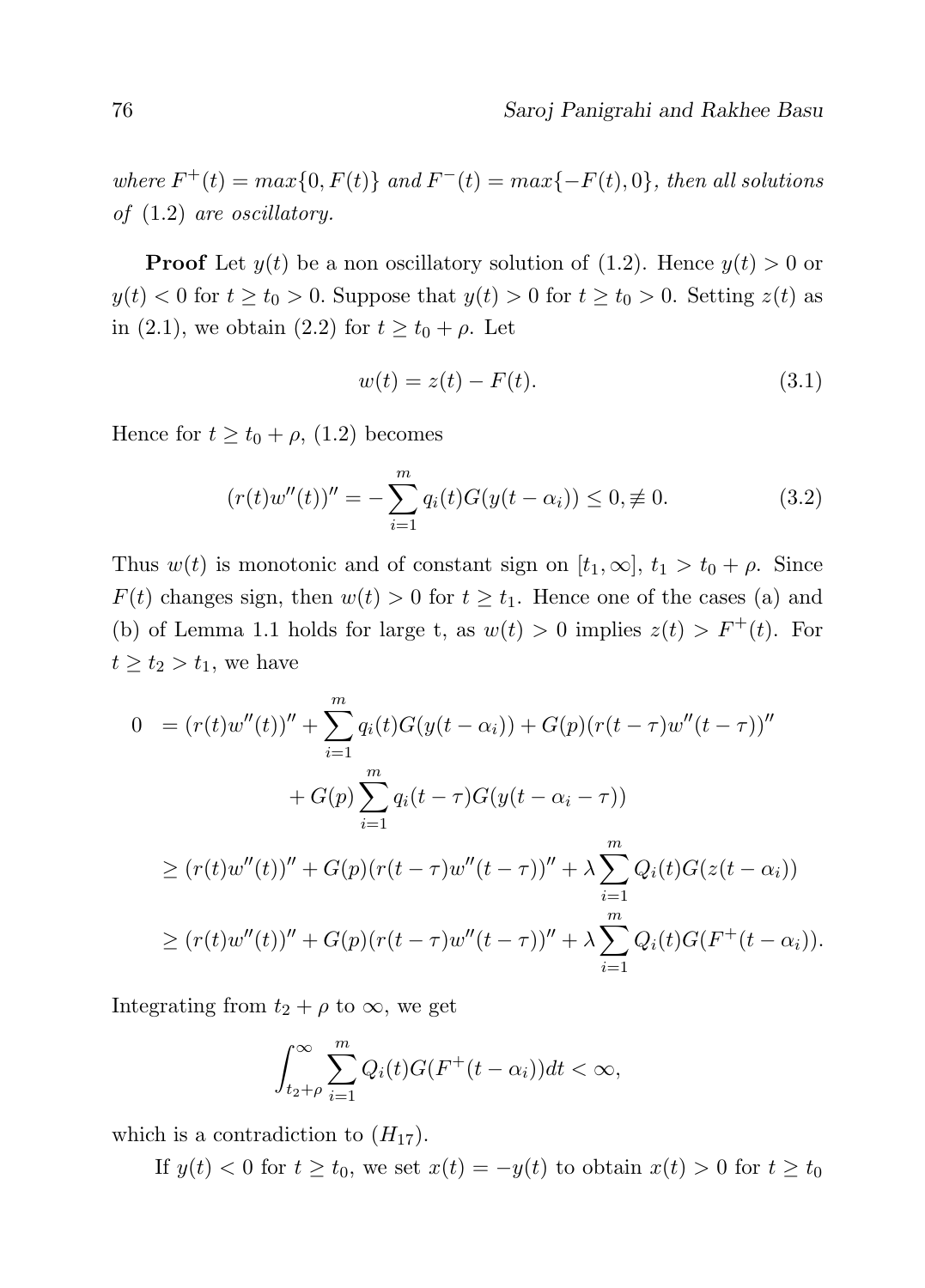Neutral delay differential equations of fourth order with several delays 77

and

$$
(r(t)(x(t) + p(t)x(t - \tau)))'' + \sum_{i=1}^{m} q_i(t)G(x(t - \alpha_i)) = \tilde{f}(t),
$$

where  $\tilde{f}(t) = -f(t)$ . If  $\tilde{F}(t) = -F(t)$ , then  $\tilde{F}(t)$  changes sign,  $\tilde{F}^+(t) =$  $F^-(t)$  and  $(r(t)\tilde{F}''(t))'' = f(t)$ . Proceeding as above we obtain a contradiction. This completes the proof of the theorem.

**Theorem 3.2.** Let  $-1 < p \leq p(t) \leq 0$ . Suppose that  $(H_1)$ ,  $(H_{15})$  hold. If

$$
(H_{18}) \int_{\rho}^{\infty} \sum_{i=1}^{m} q_i(t) G(F^+(t-\alpha_i)) dt = \infty = \int_{\rho}^{\infty} \sum_{i=1}^{m} q_i(t) G(F^-(t-\alpha_i+\tau)) dt,
$$

and

$$
(H_{19}) \int_{\rho}^{\infty} \sum_{i=1}^{m} q_i(t) G(F^-(t-\alpha_i)) dt = \infty = \int_{\rho}^{\infty} \sum_{i=1}^{m} q_i(t) G(F^+(t-\alpha_i+\tau)) dt,
$$

then every solution of (1.2) oscillates.

**Proof.** Proceeding as in the proof of the Theorem 3.1, we obtain  $w(t) > 0$ or  $0 \leq t \leq t_1 > t_0 + \rho$  when  $y(t) > 0$  for  $t \geq t_0$ . If  $w(t) > 0$  for  $t \geq t_1$ , then any one of the cases (a) and (b) of Lemma 1.1 holds for  $t \geq t_1$ . Further,  $w(t) > 0$  implies that

$$
y(t) > z(t) > F(t),
$$

hence  $y(t) > F^+(t)$ . Consequently, we have from (3.2)

$$
\sum_{i=1}^{m} q_i(t) G(F^+(t-\alpha_i)) \leq -(r(t)w''(t))''', \qquad t \geq t_1 + \rho.
$$

Since  $\lim_{t\to\infty} (r(t)w''(t))'$  exists, therefore we obtain

$$
\int_{t_1+\rho}^{\infty} \sum_{i=1}^{m} q_i(t) G(F^+(t-\alpha_i)) dt < \infty,
$$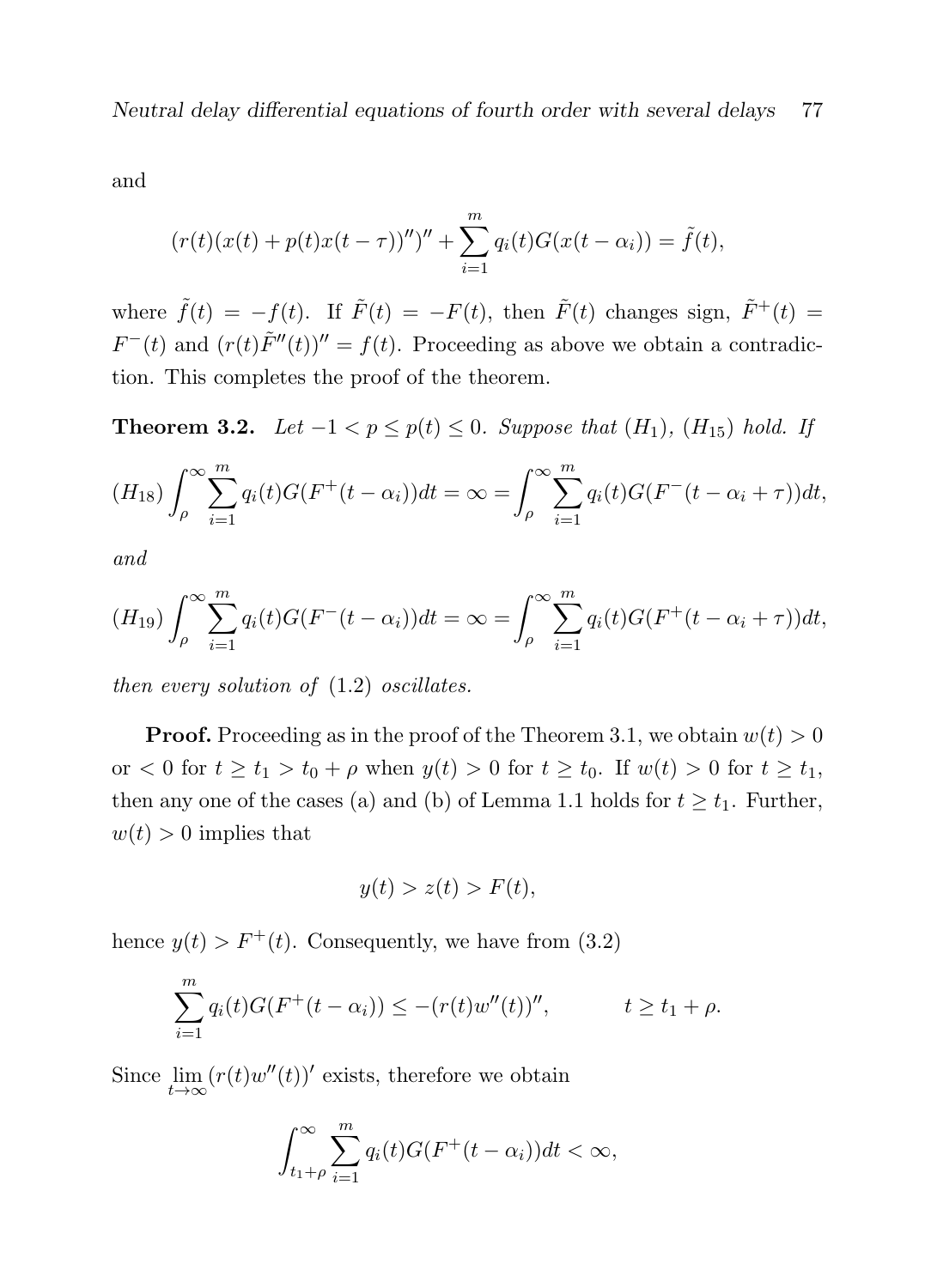a contradiction to  $(H_{18})$ . Hence  $w(t) < 0$  for  $t \geq t_1$ . Then one of the cases (b)-(e) of Lemma 1.1 holds. Let (b) holds. Since  $w(t) < 0$  it follows that  $p(t)y(t-\tau) < F(t)$ , hence  $y(t) > F^{-}(t+\tau)$  for  $t \geq t_1$ . From (3.2), we obtain

$$
(r(t)w''(t))'' = -\sum_{i=1}^{m} q_i(t)G(y(t - \alpha_i))
$$
  

$$
\leq -\sum_{i=1}^{m} q_i(t)G(F^-(t - \alpha_i + \tau)).
$$

Integrating from  $t_1 + \rho$  to  $\infty$ , we obtain

$$
\int_{t_1+\rho}^{\infty} \sum_{i=1}^{m} q_i(t) G(F^-(t-\alpha_i+\tau)) dt < \infty,
$$

which is a contradiction to  $(H_{18})$ .

Suppose  $y(t)$  is unbounded. Then there exists an increasing sequence  ${\{\sigma_n\}}_{n=1}^{\infty}$  such that  $\sigma_n \to \infty$ ,  $y(\sigma_n) \to \infty$  as  $n \to \infty$  and

$$
y(\sigma_n) = \max\{y(t) : t_1 \le t \le \sigma_n\}.
$$

We may choose n large enough such that  $\sigma_n - \tau > t_1$ . Therefore,

$$
w(\sigma_n) > y(\sigma_n) + py(\sigma_n - \tau) - F(\sigma_n).
$$

Since,  $F(t)$  is bounded and  $(1+p) > 0$ , then  $w(\sigma_n) > 0$  for large n, which is a contradiction.

Hence,  $y(t)$  is bounded and so also  $w(t)$  is bounded. Hence, none of the cases (c), (d) and (e) of Lemma 1.1 are possible.

Using the same type of reasoning as in Theorem 3.1, for the case  $y(t) < 0$ for  $t \geq t_0$ , we obtain the desired contradiction. Hence the theorem is proved.

Theorem 3.3. Let  $-\infty < p \le p(t) \le 0$ . If  $(H_1)$ ,  $(H_3)$ ,  $(H_{15})$ ,  $(H_{18})$  and  $(H_{19})$  hold, then every solution of (1.2) either oscillates or tends to  $\pm \infty$  as  $t\to\infty$ .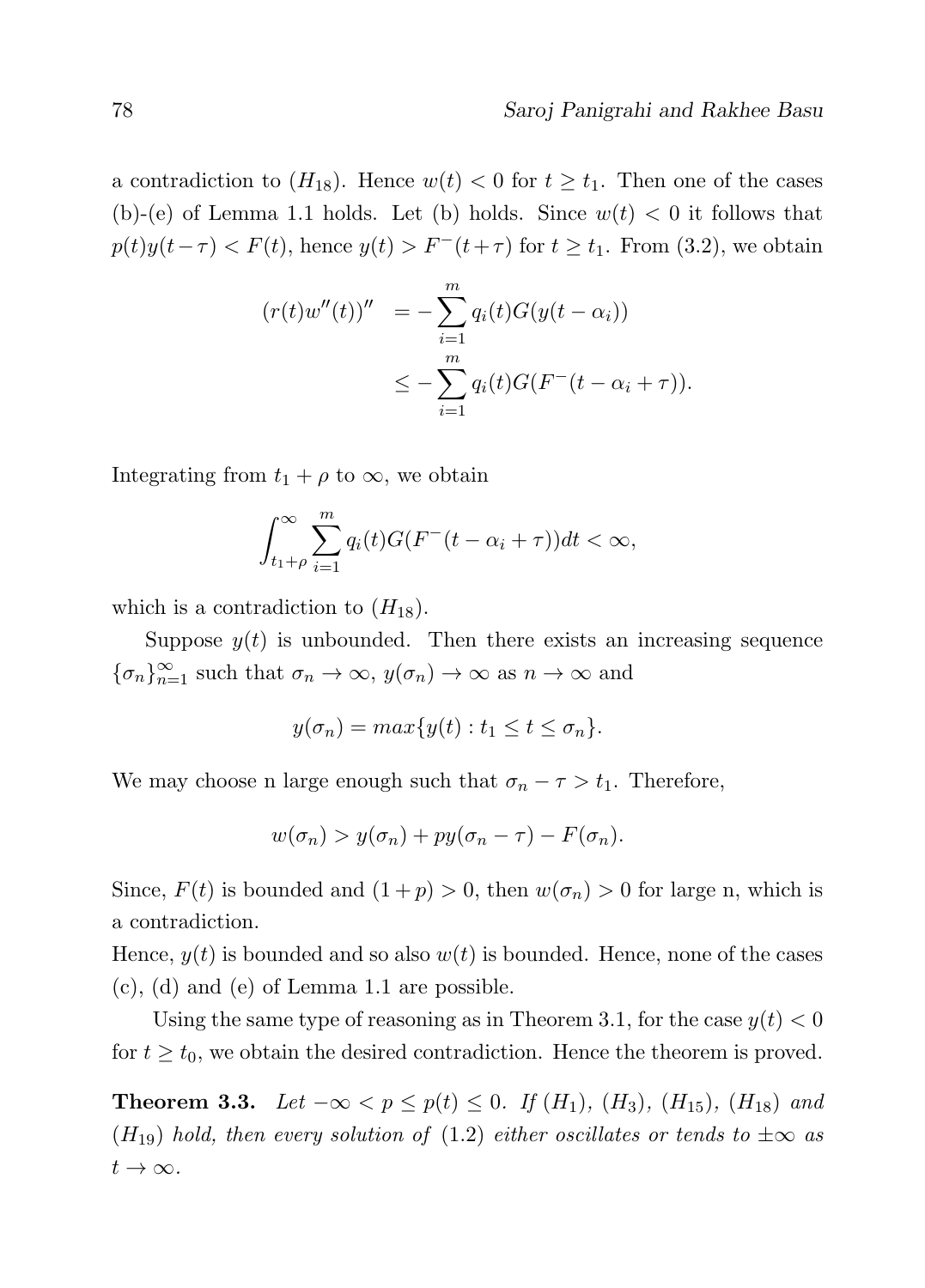**Proof** Proceeding same as the proof of Theorem 3.2 we obtain a contradiction for  $w(t) > 0$  for  $t \ge t_1 > t_0 + \rho$ . Hence  $w(t) < 0$  for  $t \ge t_1$ . Therefore one of the cases (b)-(e) of Lemma 1.1 holds. Suppose case (b) holds. Since  $w(t) < 0$ , then  $py(t - \tau) < F(t)$  implies  $y(t) > (-p^{-1})F^{-}(t + \tau)$  for  $t \geq t_1$ . From (3.2) we have

$$
(r(t)w''(t))'' = -\sum_{i=1}^{m} q_i(t)G(y(t - \alpha_i))
$$
  
 
$$
\leq -\sum_{i=1}^{m} q_i(t)G(-p^{-1})G(F^{-}(t - \alpha_i + \tau)).
$$

Integrating from  $t_1 + \rho$  to  $\infty$ 

$$
\int_{t_1+\rho}^{\infty}\sum_{i=1}^m q_i(t)G(F^-(t-\alpha_i+\tau))dt < \infty,
$$

a contradiction. In cases (c) and (d),  $\lim_{t\to\infty} w(t) = -\infty$ . In case (e), if we take  $-\infty < \lim_{t\to\infty} w(t) < 0$ , then we get a contradiction due to  $(H_1)$ . Thus  $\lim_{t\to\infty} w(t) = -\infty$  in each of the cases (c)-(e), and  $py(t-\tau) < w(t) + F(t)$ , implies that,

$$
\limsup_{t \to \infty} (py(t - \tau)) \le \lim_{t \to \infty} w(t) + \limsup_{t \to \infty} F(t),
$$

that is,  $p \liminf_{t \to \infty} y(t) = -\infty$  due to  $(H_{15})$ . Hence  $\lim_{t \to \infty} y(t) = \infty$ . The proof for the case  $y(t) < 0$  for  $t \ge t_0$  is similar. Hence the proof of the theorem is complete.

Corollary 3.4. Let  $-\infty < p \leq p(t) \leq 0$ . If  $(H_1)$ ,  $(H_3)$ ,  $(H_{15})$ ,  $(H_{18})$  and  $(H_{19})$  hold, then every bounded solution of  $(1.2)$  oscillates.

**Theorem 3.5.** Let  $0 < p(t) \le p < \infty$ . If  $(H_1)$ ,  $(H_2)$ ,  $(H_3)$  $_3^{\prime}$ ),  $(H_6)$  and  $(H_{16})$ hold, If

$$
(H_{20}) \qquad \int_{\rho}^{\infty} \sum_{i=1}^{m} Q_i(t) G(|F(t-\alpha_i)|) dt = \infty,
$$

then every bounded solution of (1.2) oscillates or tends to zero as  $t \to \infty$ .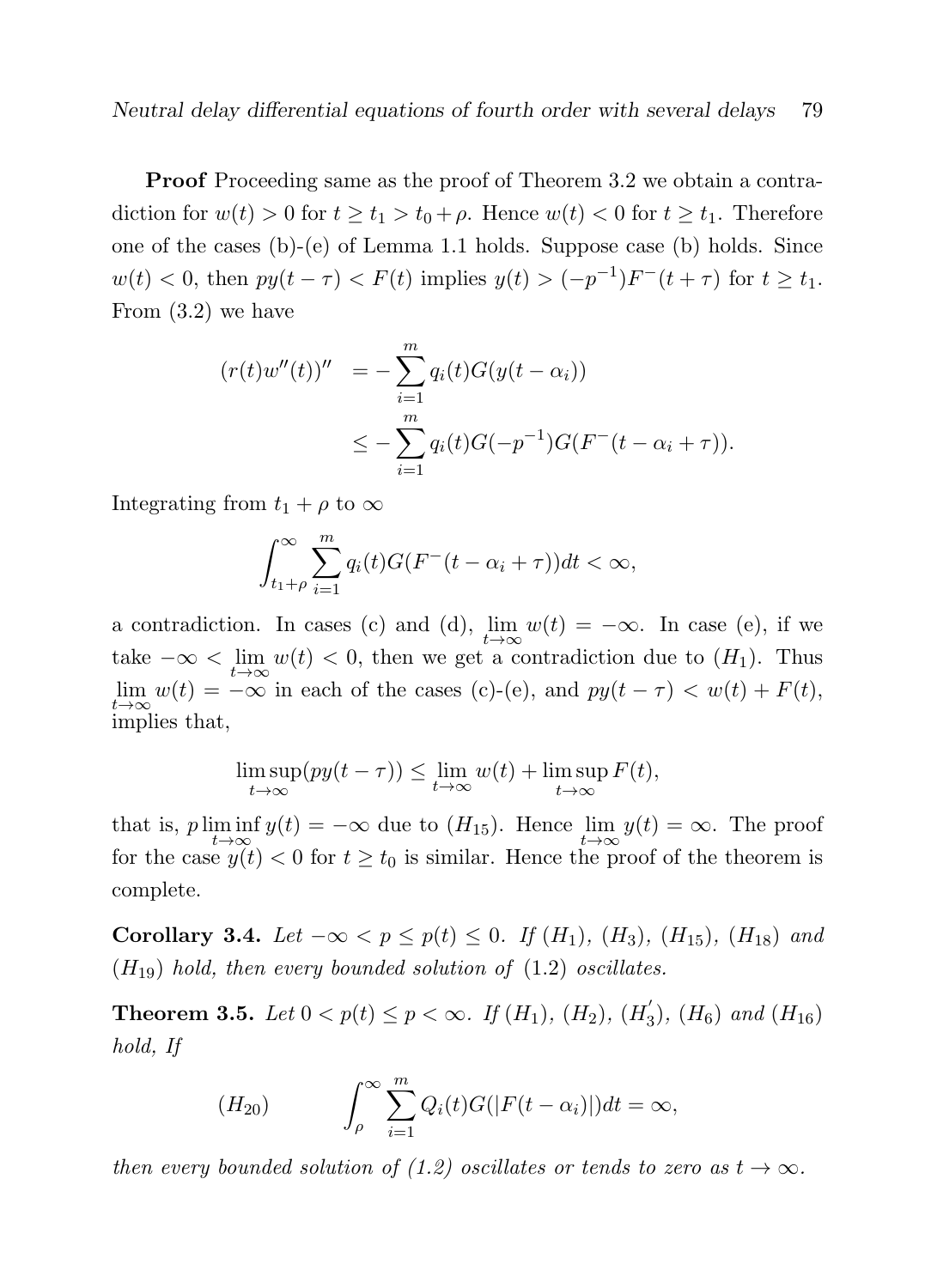**Proof.** Proceeding as in the proof of Theorem 3.1 we obtain  $w(t) > 0$  or  $0 \leq t \leq t_1 > t_0 + \rho$ . Let  $w(t) > 0$  for  $t \geq t_1$  implies  $z(t) > F(t)$ . Suppose  $F(t) > 0$  for  $t \ge t_2 > t_1$ . Therefore

$$
0 = (r(t)w''(t))'' + \sum_{i=1}^{m} q_i(t)G(y(t-\alpha_i)) + G(p)(r(t-\tau)w''(t-\tau))''
$$
  
+ 
$$
G(p) \sum_{i=1}^{m} q_i(t-\tau)G(y(t-\alpha_i-\tau))
$$
  

$$
\ge (r(t)w''(t))'' + G(p)(r(t-\tau)w''(t-\tau))'' + \lambda \sum_{i=1}^{m} Q_i(t)G(z(t-\alpha_i))
$$
  

$$
\ge (r(t)w''(t))'' + G(p)(r(t-\tau)w''(t-\tau))'' + \lambda \sum_{i=1}^{m} Q_i(t)G(F(t-\alpha_i))
$$

for  $t \geq t_2 + \rho$ . Integrating the last inequality from  $t_2 + \rho$  to  $\infty$  we obtain

$$
\int_{t_2+\rho}^{\infty} \sum_{i=1}^{m} Q_i(t) G(F(t-\alpha_i)) dt < \infty,
$$

a contradiction. Hence  $F(t) < 0$  for  $t \ge t_2$ . Now (3.2) implies that

$$
\int_{\rho}^{\infty} \sum_{i=1}^{m} q_i(t) G(y(t-\alpha_i)) dt < \infty,
$$

due to Lemma 1.1. Hence  $\liminf_{t\to\infty} y(t) = 0$  because of  $(H_{20})$  implies that  $\int^{\infty}$ ρ  $\sum_{ }^{\infty}$  $\frac{i=1}{i}$  $q_i(t)dt = \infty.$ 

Further,  $w(t)$  is bounded and monotonic, then  $\lim_{t\to\infty} w(t)$  exists and hence  $\lim_{t \to \infty} z(t)$  exists implies  $\lim_{t \to \infty} z(t) = 0$  (see [3, Lemma 1.5.2]). As  $z(t) \ge y(t)$ , then  $\lim_{t \to \infty} y(t) = 0$ . Suppose  $w(t) < 0$  for  $t \ge t_1$ . Hence  $y(t) < F(t)$ . Hence  $\lim_{t\to\infty} y(t) = 0.$  Hence the theorem is proved.

**Theorem 3.6.** Let  $-1 < p ≤ p(t) ≤ 0$ . Suppose that  $(H_1)$ ,  $(H_{13})$ ,  $(H_{16})$ hold. Then every solution of  $(1.2)$  either oscillates or tends to zero as  $t\to\infty$ .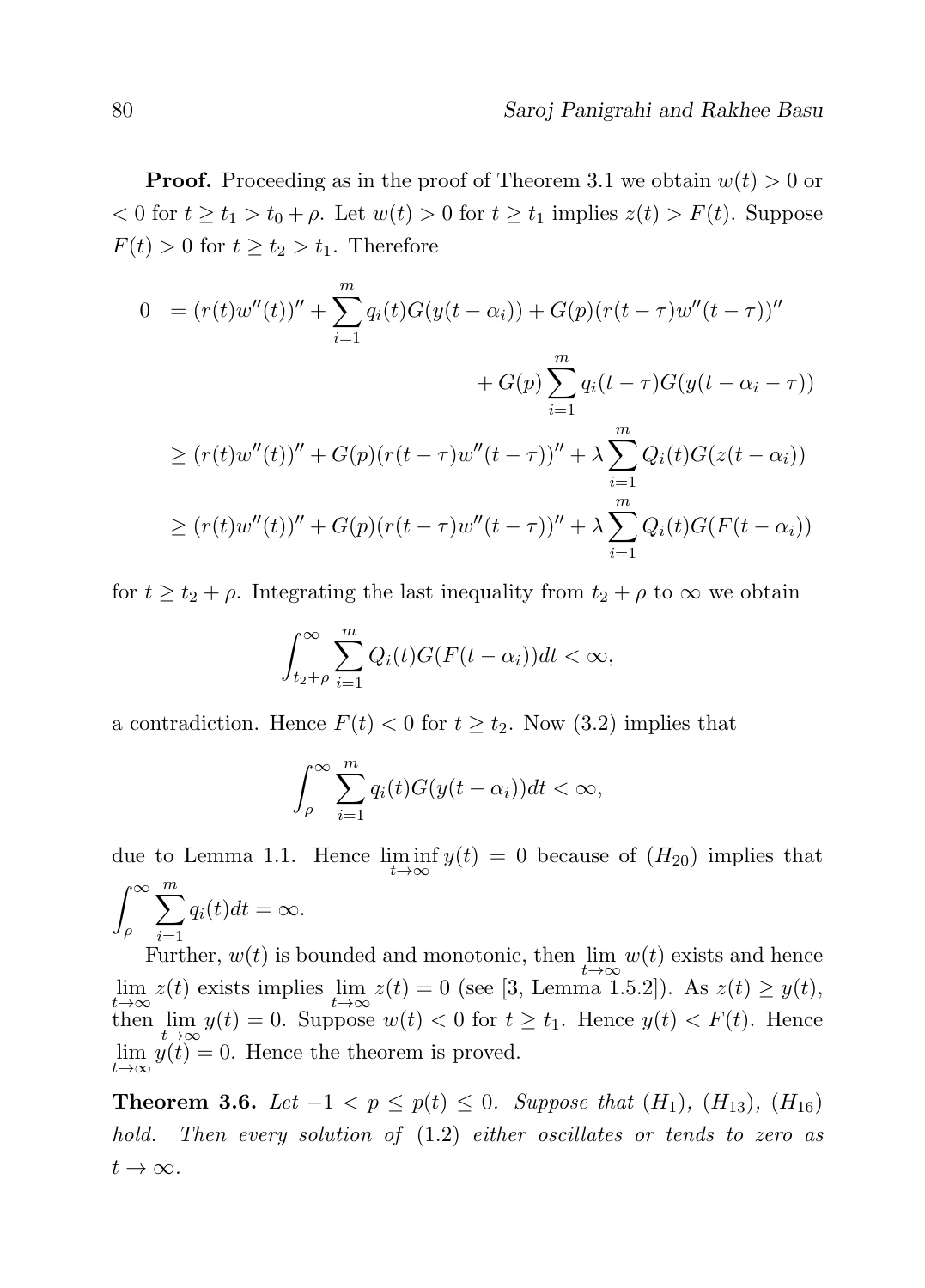**Proof.** Proceeding as in the proof of the Theorem 3.1, we obtain  $w(t) > 0$ or  $0 \leq t \leq t_1 > t_0 + \rho$ . When  $w(t) > 0$  for  $t \geq t_1$ , then any one of the cases (a) and (b) of Lemma 1.1 holds for  $t \geq t_1$ . From (3.2) it follows that

$$
\int_{t_2+\rho}^{\infty} \sum_{i=1}^{m} q_i(t) G(y(t-\alpha_i)) dt < \infty,
$$
\n(3.3)

for  $t_2 > t_1$ . Hence  $\liminf_{t \to \infty} y(t) = 0$  and  $\lim_{t \to \infty} z(t) = 0$ . On the other hand  $\lim_{t\to\infty} w(t) = \infty$  in case (a) of Lemma 1.1. Hence  $\lim_{t\to\infty} z(t) = \infty$ . Therefore,  $y(t) \ge z(t)$  implies that  $\lim_{t \to \infty} y(t) = \infty$ , a contradiction. In case (b),  $\lim_{t\to\infty} w(t) = \alpha$ , where  $0 < \alpha \leq \infty$ . If  $\alpha = \infty$  then we get a contradiction as above. If  $0 < \alpha < \infty$ , then  $\lim_{t \to \infty} z(t) = \alpha$ . From [3; Lemma 1.5.2] it follows that  $\alpha = 0$ , which is a contradiction. Hence  $w(t) < 0$  for  $t \geq t_1$ .

We claim that  $y(t)$  is bounded. Suppose  $y(t)$  is unbounded, then there exists an increasing sequence  $\{\sigma_n\}_{n=1}^{\infty}$  such that  $\sigma_n \to \infty$ ,  $y(\sigma_n) \to \infty$  as  $n \to \infty$  and

$$
y(\sigma_n) = \max\{y(t) : t_1 \le t \le \sigma_n\}.
$$

We may choose n large enough such that  $\sigma_n - \tau > t_1$ . Therefore,

$$
w(\sigma_n) > y(\sigma_n) + py(\sigma_n - \tau) - F(\sigma_n) \geq (1+p)y(\sigma_n) - F(\sigma_n).
$$

Since,  $F(t)$  is bounded and  $(1+p) > 0$ , then  $w(\sigma_n) > 0$  for large n, which is a contradiction. Thus  $w(t)$  is bounded.

In each of the cases (c) and (d) of Lemma 1.1,  $\lim_{t\to\infty} w(t) = -\infty$ , a contradiction.

In each of the cases (b) and (e) of Lemma 1.1, (3.3) holds. Hence  $\liminf y(t) =$ 0 and  $\lim_{t\to\infty} w(t)$  exists. Consequently,  $\lim_{t\to\infty} z(t) = \infty$  exists. From [3; Lemma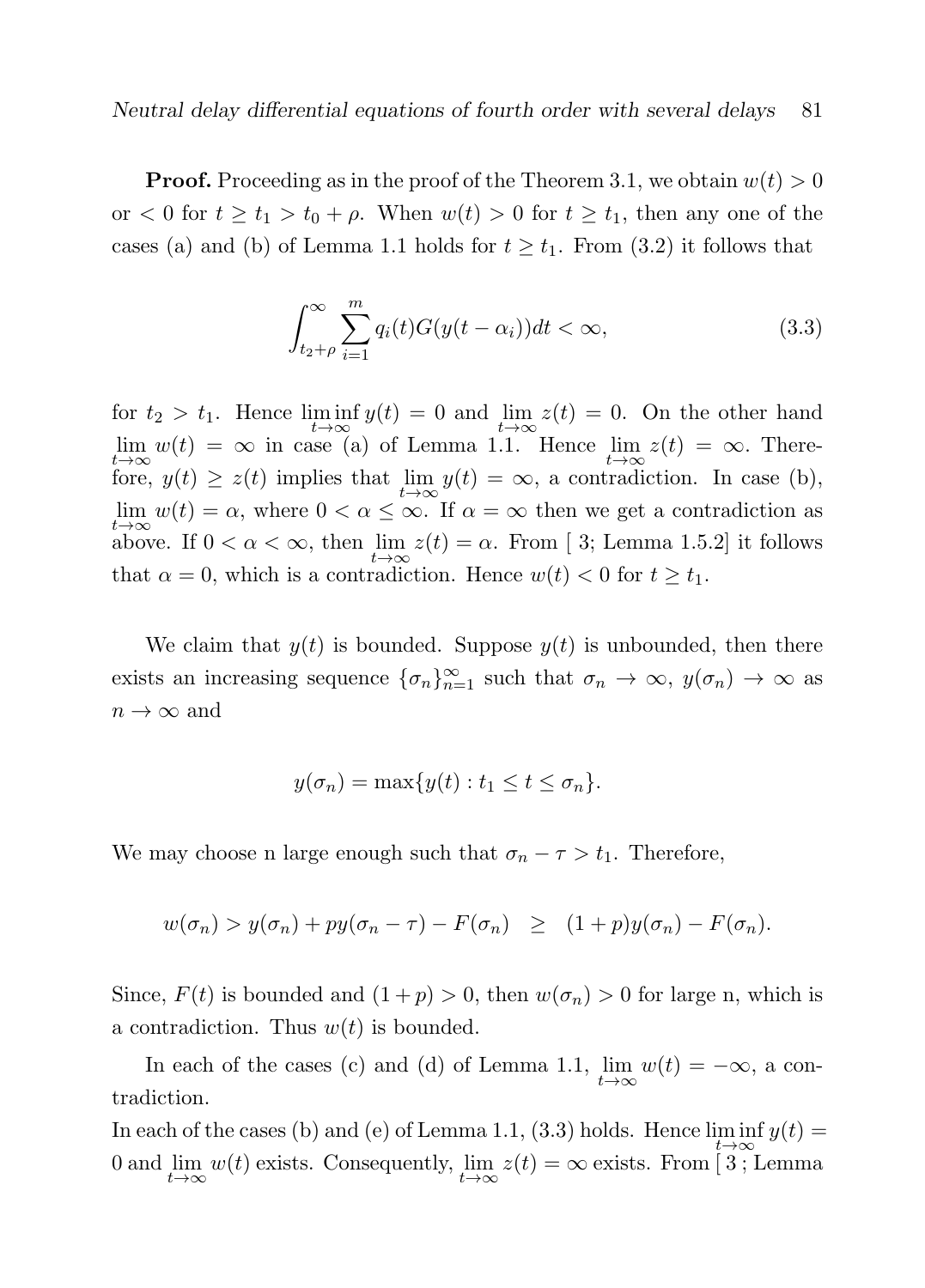1.5.2] it follows that  $\lim_{t\to\infty} z(t) = 0.$ 

$$
0 = \lim_{t \to \infty} z(t) = \lim_{t \to \infty} \sup(y(t) + p(t)y(t - \tau))
$$
  
\n
$$
\geq \limsup_{t \to \infty} y(t) + \liminf_{t \to \infty} (p(y(t - \tau))
$$
  
\n
$$
= \limsup_{t \to \infty} y(t) + p \limsup_{t \to \infty} y(t - \tau)
$$
  
\n
$$
= (1 + p) \limsup_{t \to \infty} y(t).
$$

Since  $(1 + p) > 0$ , then  $\lim_{t \to \infty} y(t) = 0$ . Hence the theorem is proved.

In the following sufficient conditions are obtained for the existence of bounded positive solutions of (1.2).

**Theorem 3.7.** Let  $0 \leq p(t) \leq p < 1$  and  $(H_{15})$  holds with

$$
-\frac{3}{8}(1-p) < \liminf_{t \to \infty} F(t) < 0 < \limsup_{t \to \infty} F(t) < \frac{1}{4}(1-p).
$$

and G is Lipschitzian on the intervals of the form  $[a, b]$ ,  $0 < a < b < \infty$ . If

$$
\int_0^\infty \frac{s}{r(s)} \int_s^\infty t \sum_{i=1}^m q_i(t) dt ds < \infty,
$$

then  $(1.2)$  admits a positive bounded solution on  $[a, b]$ .

**Proof** It is possible to choose  $t_0 > 0$  large enough such that for  $t \geq t_0$ 0,

$$
\int_{t_0}^{\infty} \frac{t}{r(t)} \int_t^{\infty} s \sum_{i=1}^m q_i(s) ds dt < \frac{1-p}{4L},
$$

where  $L = max\{L_1, G(1)\}\$  and  $L_1$  is Lipschitz constant of G on  $\left[\frac{1}{8}(1-p), 1\right]$ . Let  $X = BC([t_0, \infty), \mathbb{R})$ . Then X is a Banach Space with respect to supremum norm defined by

$$
||x|| = \sup_{t \ge t_0} \{|x(t)|\}.
$$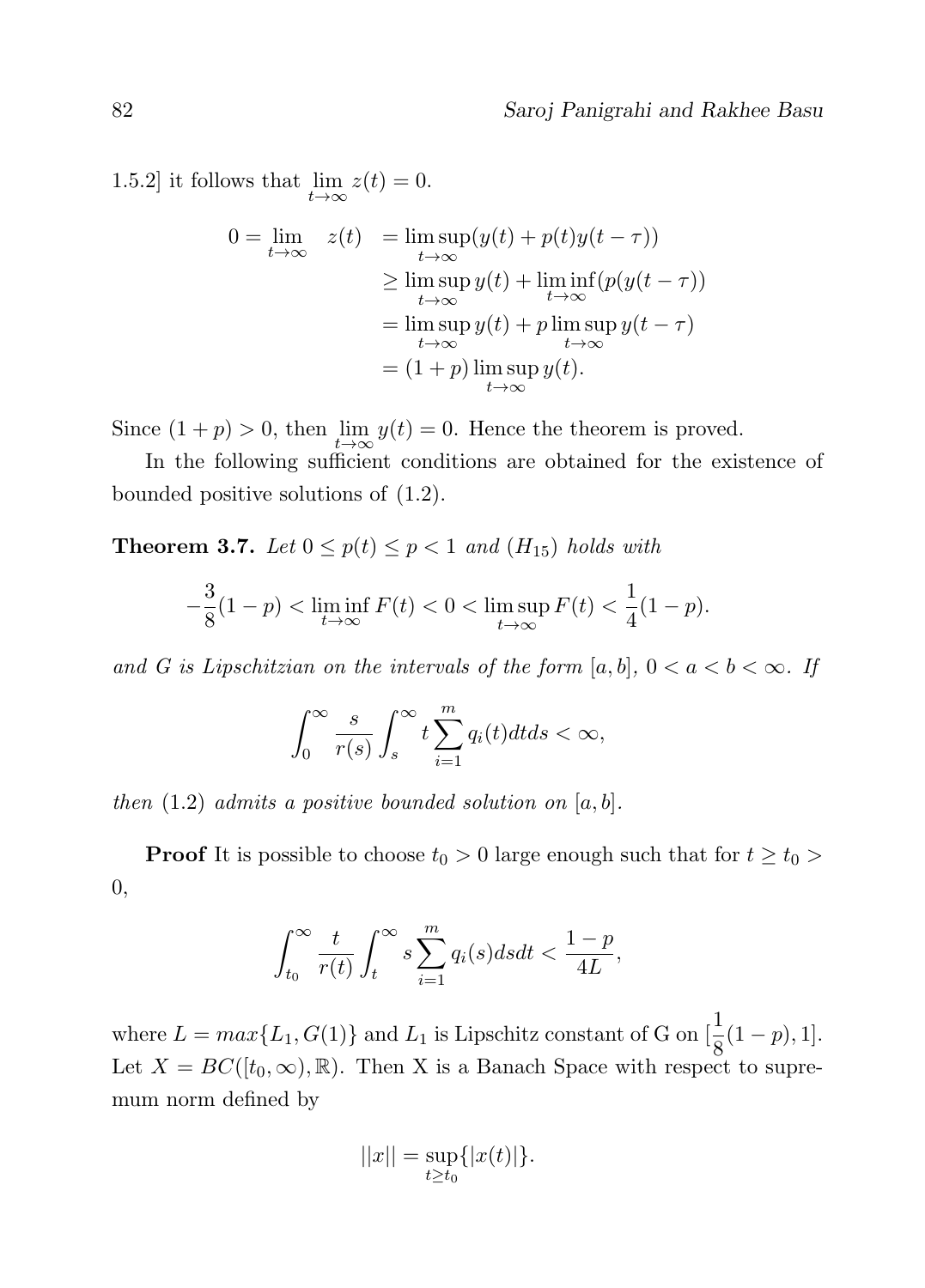Let

$$
S = \{x \in X : \frac{1}{8}(1-p) \le x(t) \le 1, t \ge t_0\}.
$$

Hence S is a complete metric space. For 
$$
y \in S
$$
, we define  
\n
$$
Ty(t) = \begin{cases}\nTy(t_0 + \rho), & t \in [t_0, t_0 + \rho], \\
-p(t)y(t - \tau) + \frac{3+p}{4} + F(t) \\
-\int_t^\infty (\frac{s-t}{r(s)} \int_s^\infty (u - s) \sum_{i=1}^m q_i(u)G(y(u - \alpha_i))du)ds, & t \ge t_0 + \rho.\n\end{cases}
$$

Hence

$$
Ty(t) < \frac{3+p}{4} + \frac{1-p}{4} = 1,
$$

and

$$
Ty(t) > -p + \frac{3+p}{4} - \frac{3}{8}(1-p) - \frac{1}{4}(1-p) = \frac{1}{8}(1-p) \text{ for } t \ge t_0 + \rho.
$$

Hence  $Ty \in S$ , that is,  $T : S \to S$ .

Next, we show that T is continuous. Let  $y_k(t) \in S$  such that  $\lim_{k \to \infty} ||y_k(t) |y(t)|| = 0$  for all  $t \ge t_0$ . Because S is closed,  $y(t) \in S$ . Indeed,

$$
\begin{aligned}\n|(Ty_k) - (Ty)| &\le p(t)|y_k(t-\tau) - y(t-\tau)| \\
&+ \left| \int_t^\infty \frac{s-t}{r(s)} \int_s^\infty (u-s) \sum_{i=1}^m q_i(u) [G(y_k(u-\alpha_i))] \\
&- G(y(u-\alpha_i))]duds \right| \\
&\le p|y_k(t-\tau) - y(t-\tau)| \\
&+ \int_t^\infty \frac{s}{r(s)} \int_s^\infty u \sum_{i=1}^m q_i(u) |G(y_k(u-\alpha_i))| \\
&- G(y(u-\alpha_i))|duds \\
&\le p||y_k - y|| + ||y_k - y|| \frac{1-p}{4}\n\end{aligned}
$$

implies that

$$
||(Ty_k) - (Ty)|| \le ||y_k - y|| [p + \frac{1-p}{4}] \to 0
$$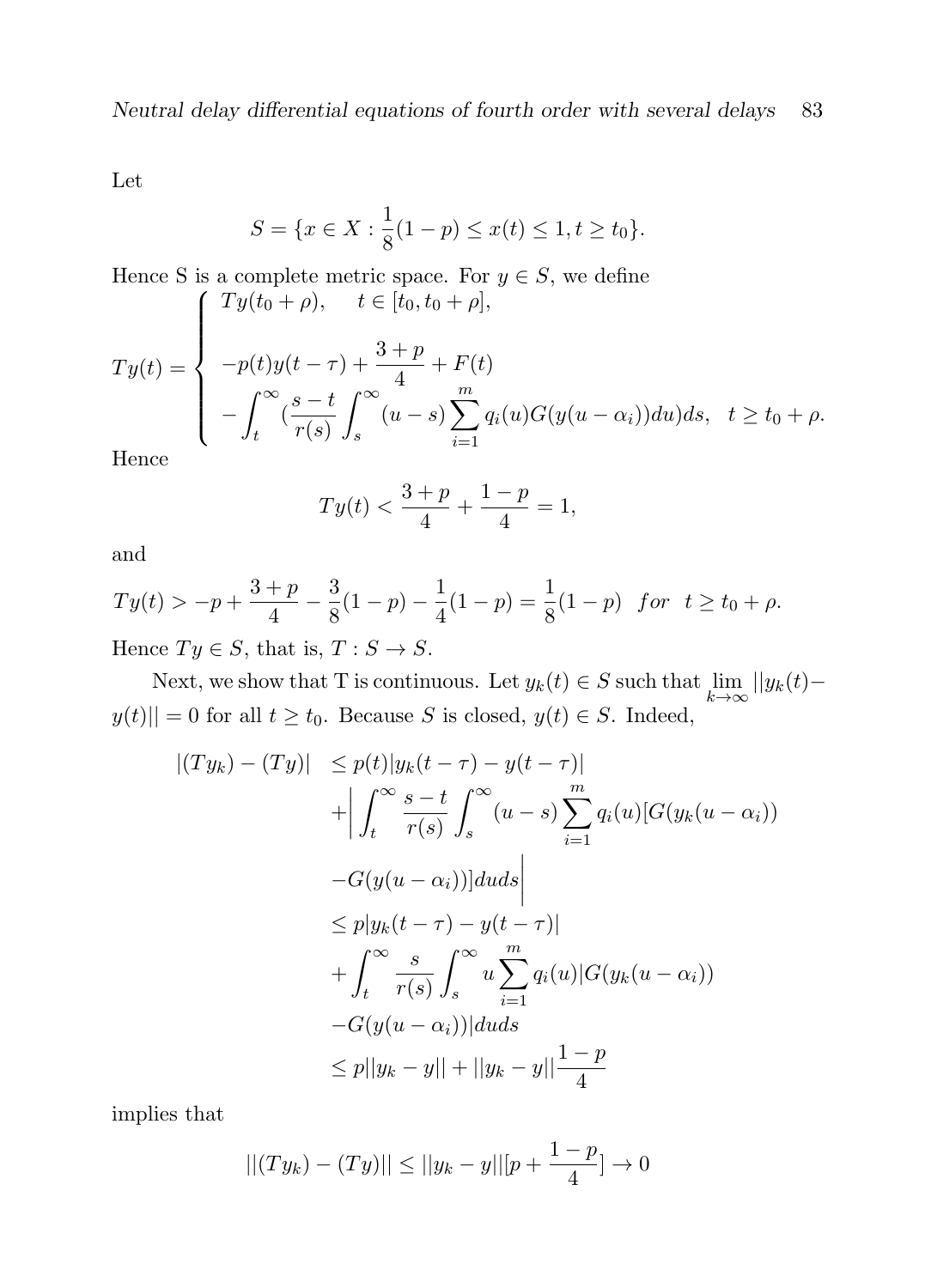as  $k \to \infty$ . Hence T is continuous.

In order to apply Schauder's fixed point Theorem (see [2] ) we need to show that Ty is precompact. Let  $y \in S$ . For  $t_2 \ge t_1$ ,

$$
(Ty)(t_2) - (Ty)(t_1) = p(t_2)y(t_2 - \tau) - p(t_1)y(t_1 - \tau) + \int_{t_1}^{\infty} \frac{s - t_1}{r(s)} \int_s^{\infty} (u - s) \sum_{i=1}^m q_i(u) G(y(u - \alpha_i)) du ds - \int_{t_2}^{\infty} \frac{s - t_2}{r(s)} \int_s^{\infty} (u - s) \sum_{i=1}^m q_i(u) G(y(u - \alpha_i)) du ds,
$$

that is,

$$
|(Ty)(t_2) - (Ty)(t_1)| \le |p(t_2)y(t_2 - \tau) - p(t_1)y(t_1 - \tau)|
$$
  
+ 
$$
\int_{t_2}^{\infty} \frac{s - t_2}{r(s)} \int_s^{\infty} (u - s) \sum_{i=1}^m q_i(u)G(y(u - \alpha_i))duds
$$
  
- 
$$
\int_{t_1}^{\infty} \frac{s - t_1}{r(s)} \int_s^{\infty} (u - s) \sum_{i=1}^m q_i(u)G(y(u - \alpha_i))duds
$$
  

$$
\le |p(t_2)y(t_2 - \tau) - p(t_1)y(t_1 - \tau)|
$$
  
+ 
$$
\int_{t_2}^{\infty} \frac{s - t_1}{r(s)} \int_s^{\infty} (u - s) \sum_{i=1}^m q_i(u)G(y(u - \alpha_i))duds
$$
  
- 
$$
\int_{t_1}^{\infty} \frac{s - t_1}{r(s)} \int_s^{\infty} (u - s) \sum_{i=1}^m q_i(u)G(y(u - \alpha_i))duds
$$
  
=  $|p(t_2)y(t_2 - \tau) - p(t_1)y(t_1 - \tau)|$   
+ 
$$
|\int_{t_1}^{t_2} \frac{s - t_1}{r(s)} \int_s^{\infty} (u - s) \sum_{i=1}^m q_i(u)G(y(u - \alpha_i))duds|
$$
  

$$
\to 0 \qquad \text{as } t_2 \to t_1.
$$

Thus  $Ty$  is precompact. By Schauder's fixed point theorem  $T$  has a fixed point, that is,  $Ty = y$ . Consequently,  $y(t)$  is a solution of (1.2) on  $\left[\frac{1}{8}(1-\right)$  $p$ , 1]. This completes the proof of the theorem.

Remark 3.8. Theorems similar to Theorem 3.6 can be proved in other ranges of  $p(t)$ .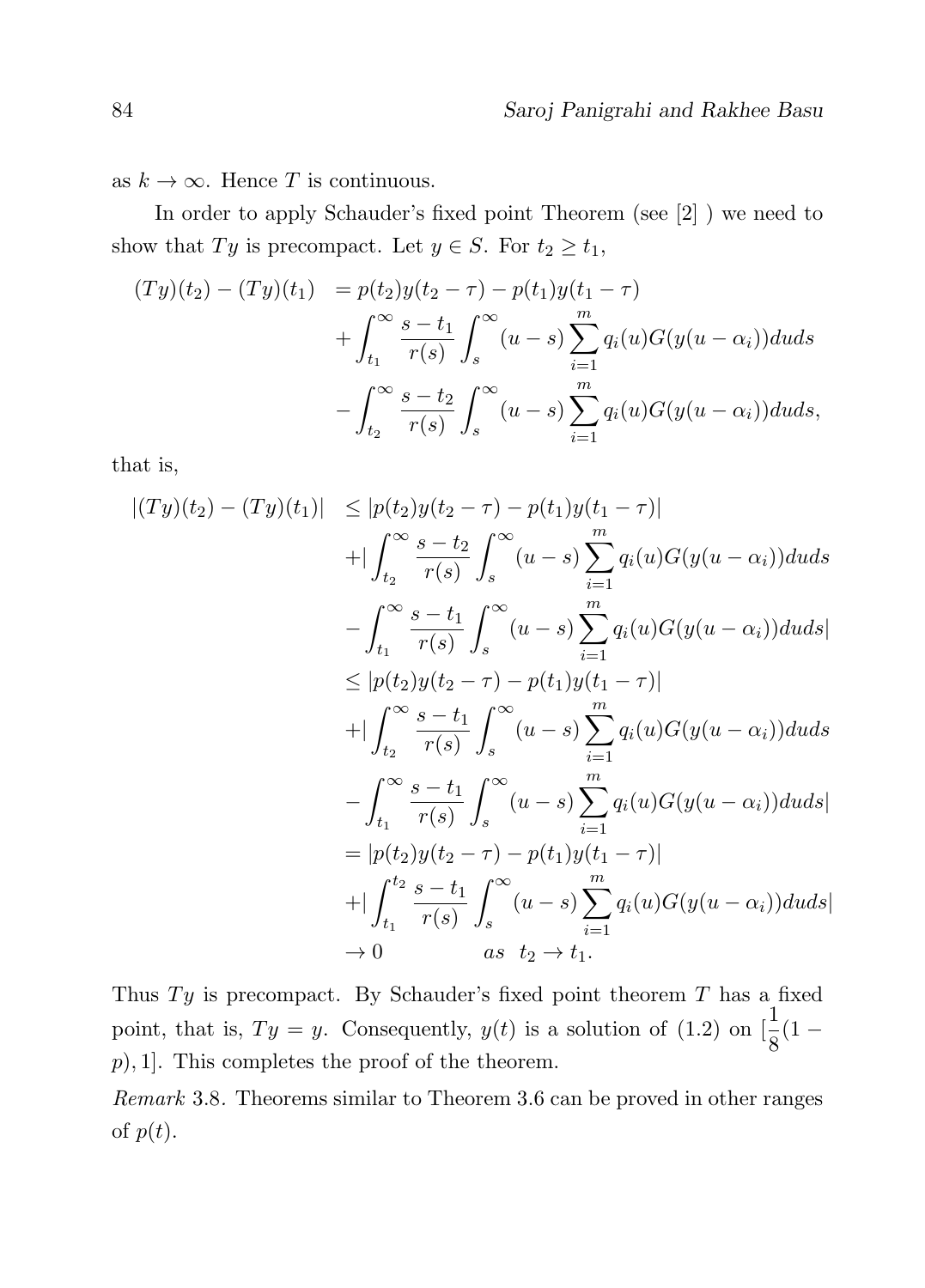### 4 Examples and Discussion

Example 4.1. Consider

$$
(y(t) + y(t - \pi))^{(iv)} + y(t - 3\pi) + y(t - 2\pi) = 0,
$$
\n(4.1)

where  $r(t) = 1$ ,  $p(t) = 1$ ,  $q_1(t) = q_2(t) = 1$ ,  $\tau = \pi$ ,  $m = 2$ ,  $\alpha_1 = 3\pi$ ,  $\alpha_2 = 2\pi$ ,  $G(u) = u$ . Clearly,  $(H_1), (H_2), (H'_3)$  $_3^{\prime}), (H_6)$  and

$$
(H7) \qquad \int_{\pi}^{\infty} [Q_1(t) + Q_2(t)]dt = \infty,
$$

hold, where  $Q_1(t) = Q_2(t) = 1$ . Hence Theorem 2.2 can be applied to  $(4.1)$ , that is, every solution of  $(4.1)$  oscillates. Indeed,  $y(t) = \sin t$  is such a solution of (4.1).

Example 4.2. Consider

$$
(y(t) + y(t - \pi))^{(iv)} + y^{\frac{1}{3}}(t - 3\pi) + y^{\frac{1}{3}}(t - 2\pi) = 0,
$$
 (4.2)

where  $r(t) = 1$ ,  $p(t) = 1$ ,  $q_1(t) = q_2(t) = 1$ ,  $\tau = \pi$ ,  $m = 2$ ,  $\alpha_1 = 3\pi$ ,  $\alpha_2 = 2\pi$ ,  $G(u) = u^{1/3}$ . Clearly,  $(H_1)$ ,  $(H_2)$ ,  $(H'_3)$  $_3^{\prime}), (H_6)$  and

$$
(H7) \qquad \int_{\pi}^{\infty} [Q_1(t) + Q_2(t)]dt = \infty,
$$

hold, where  $Q_1(t) = Q_2(t) = 1$ . Hence Theorem 2.2 can be applied to  $(4.2)$ , that is, every solution of  $(4.2)$  oscillates. Indeed,  $y(t) = \sin t$  is such a solution of (4.2).

#### Example 4.3. Consider

$$
(y(t) - y(t - \pi))^{(iv)} + 4y(t) + 4e^{-\pi}y(t - 2\pi) = 0,
$$
\n(4.3)

where  $r(t) = 1$ ,  $p(t) = -1$ ,  $q_1(t) = 4$ ,  $q_2(t) = 4e^{-\pi}$ ,  $\tau = \pi$ ,  $m = 2$ ,  $\alpha_1 = 0$ ,  $\alpha_2 = 2\pi$ ,  $G(u) = u$ . Clearly,  $(H_1)$  and

$$
(H_{13}) \qquad \int_0^\infty [q_1(t) + q_2(t)]dt = \infty
$$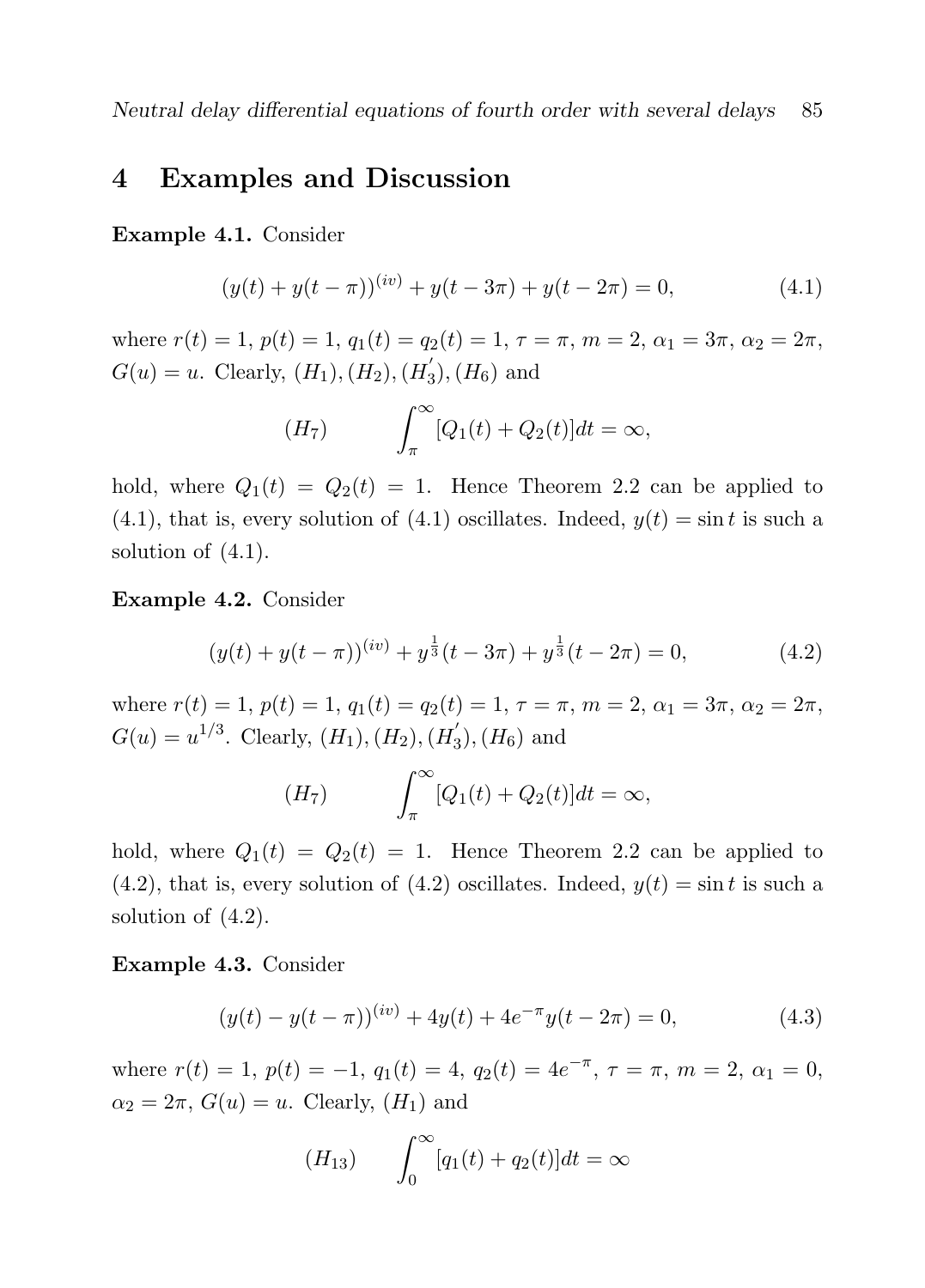hold. Hence by Theorem 2.7 every bounded solution of  $(4.3)$  either oscillates or converges to zero as  $t \to \infty$ . In particular,  $y(t) = e^{-t} \sin t$  is such a solution of (4.3).

#### Example 4.4. Consider

$$
(e^{-t}(y(t) + 2y(t - \pi))'')'' + e^{t}y(t - 3\pi) + e^{t}y(t - 2\pi) = 2e^{-t}\cos t, \quad (4.4)
$$

where  $r(t) = e^{-t}$ ,  $p(t) = 2$ ,  $q_1(t) = q_2(t) = e^{t}$ ,  $\tau = \pi$ ,  $\alpha_1 = 3\pi$ ,  $\alpha_2 = 2\pi$ ,  $G(u) = u$  and  $f(t) = 2e^{-t}\cos t$ . Indeed, if we choose  $F(t) = \sin t$ , then  $(r(t)F''(t))'' = f(t)$ . Since

$$
F(t - \alpha_1) = -\sin t \text{ and } F(t - \alpha_2) = \sin t.
$$
  
\n
$$
F^+(t - \alpha_1) = \begin{cases} 0, & t \in [2n\pi, (2n+1)\pi] \\ -\sin t, & t \in [(2n+1)\pi, (2n+2)\pi], \end{cases}
$$
  
\n
$$
F^+(t - \alpha_2) = \begin{cases} \sin t, & t \in [2n\pi, (2n+1)\pi] \\ 0, & t \in [(2n+1)\pi, (2n+2)\pi], \end{cases}
$$
  
\n
$$
F^-(t - \alpha_1) = \begin{cases} \sin t, & t \in [2n\pi, (2n+1)\pi] \\ 0, & t \in [(2n+1)\pi, (2n+2)\pi], \end{cases}
$$

and

$$
F^{-}(t - \alpha_2) = \begin{cases} 0, & t \in [2n\pi, (2n+1)\pi] \\ -\sin t, & t \in [(2n+1)\pi, (2n+2)\pi], \end{cases}
$$

for  $n = 0, 1, 2, \dots,$  then  $(H_1), (H_2), (H_3)$  $\sigma_3$ ) and  $(H_6)$  are satisfied. Now

$$
\int_{3\pi}^{\infty} [Q_1(t)F^+(t-3\pi) + Q_2(t)F^+(t-2\pi)]dt = I_1 + I_2,
$$

where

$$
I_1 = \int_{3\pi}^{\infty} e^{t-\pi} F^+(t-3\pi) dt = -e^{-\pi} \sum_{n=1}^{\infty} \int_{(2n+1)\pi}^{(2n+2)\pi} e^t \sin t dt
$$
  
=  $\frac{e^{-\pi}}{2} (e^{\pi} + 1) \sum_{n=1}^{\infty} e^{(2n+1)\pi} = \infty$ ,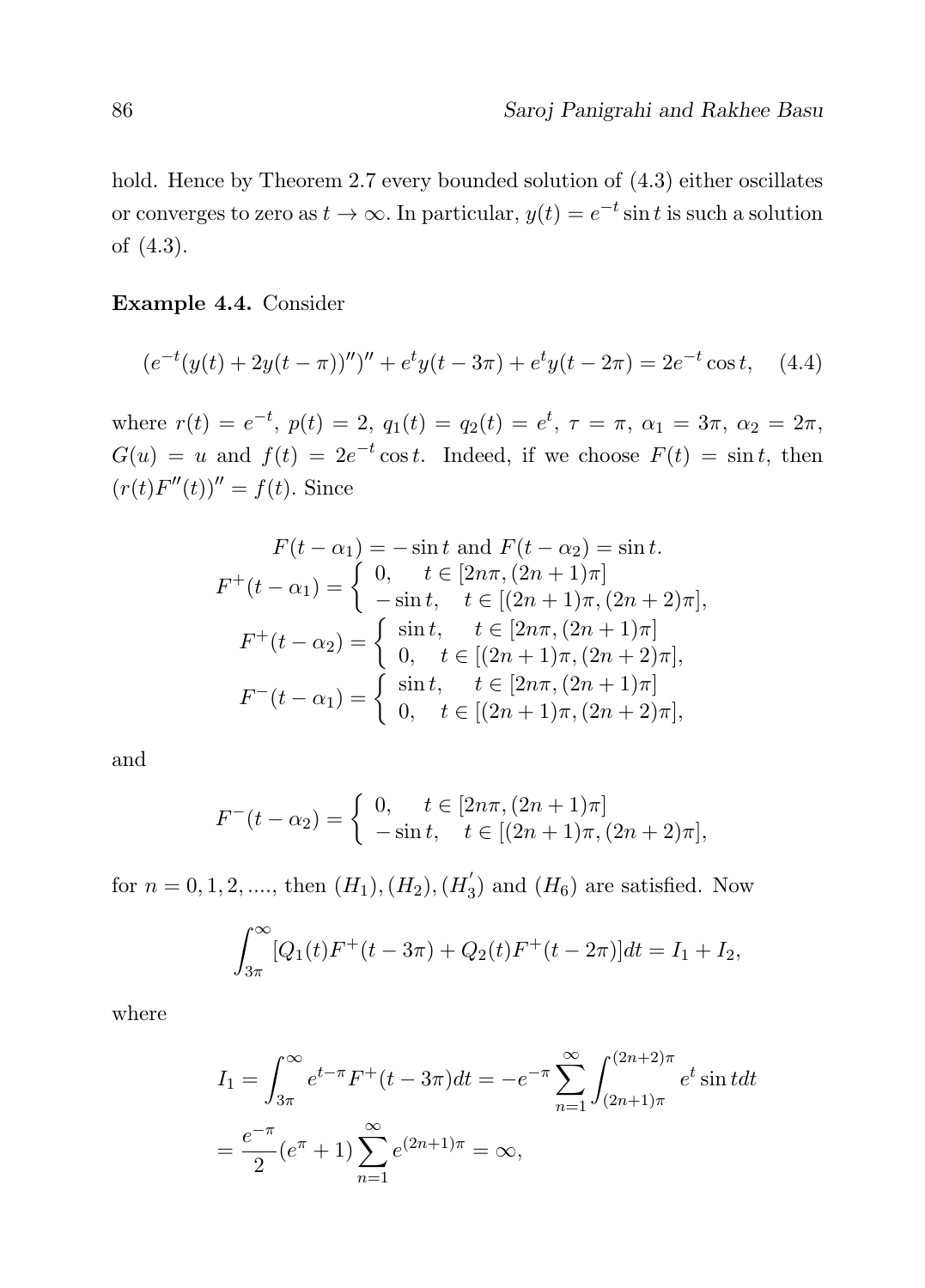and

$$
I_2 = \int_{3\pi}^{\infty} e^{t-\pi} F^+(t - 2\pi) dt = e^{-\pi} \sum_{n=2}^{\infty} \int_{2n\pi}^{(2n+1)\pi} e^t \sin t dt
$$
  
=  $\frac{e^{-\pi}}{2} (e^{\pi} + 1) \sum_{n=2}^{\infty} e^{2n\pi} = \infty$ 

Hence

$$
\int_{3\pi}^{\infty} [Q_1(t)F^-(t-3\pi) + Q_2(t)F^-(t-2\pi)]dt = \frac{e^{-\pi}}{2}(e^{\pi}+1)\sum_{n=2}^{\infty} e^{2n\pi} + \frac{e^{-\pi}}{2}(e^{\pi}+1)\sum_{n=1}^{\infty} e^{(2n+1)\pi} = \infty.
$$

Hence Theorem 3.1 can be applied to  $(4.4)$ , that is, every solution of  $(4.4)$ oscillates. Indeed,  $y(t) = -\sin t$  is such a solution of (4.4).

Example 4.5. Consider

$$
(y(t) - \frac{1}{2}y(t-\pi))''' + 4y(t) + 2e^{-\pi}y(t-2\pi) + 4y(t-\pi) = -4e^{-(t-\pi)}\sin t, \tag{4.5}
$$

where  $r(t) = 1, p(t) = -\frac{1}{2}$  $\frac{1}{2}$ ,  $q_1(t) = 4$ ,  $q_2(t) = 2e^{-\pi}$ ,  $q_3(t) = 4$ ,  $\tau = \pi$ ,  $\alpha_1 = 0$ ,  $\alpha_2 = 2\pi, \, \alpha_3 = \pi, \, G(u) = u$  and  $f(t) = -4e^{-(t-\pi)} \sin t$ . Indeed, if we choose  $F(t) = e^{-(t-\pi)} \sin t$ , then  $(r(t)F''(t))'' = f(t)$  and  $\lim_{t \to \infty} F(t) = 0$ . Clearly,  $(H_1)$  is satisfied. Now

$$
\int_0^\infty [q_1(t) + q_2(t) + q_3(t)]dt = \infty.
$$

Hence  $(H_{13})$  is also satisfied. Hence Theorem 3.6 can be applied to  $(4.5)$ , that is, every solution of (4.5) oscillates or tends to zero as  $t \to \infty$ . Indeed,  $y(t) = e^{-t} \sin t$  is such a solution of (4.5).

Acknowledgements The first author wishes to thank the Department of Mathematics of the University of Tennessee Chattanooga for its generous support of this work was completed.

The authors express their appreciations to the referees for several valuable suggestions which have improved the manuscript.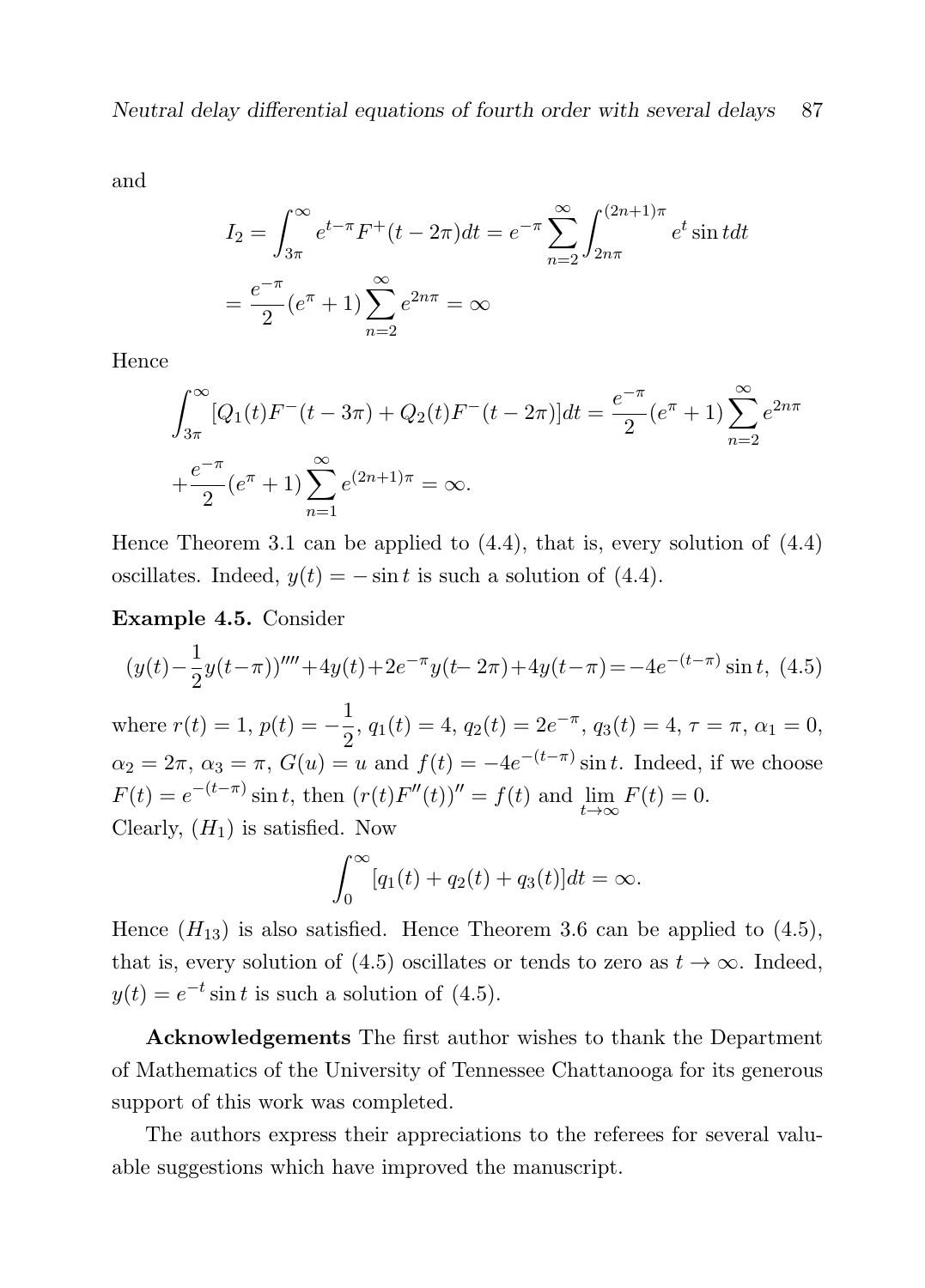## References

- [1] Q. Chuanxi, G. Ladas, A. Peterson, Oscillation in differential equations with positive and negative coefficients, Canad. Math. Bull. 33 (1990), 442 - 450.
- [2] R. E. Edwards, Functional Analysis, Holt, Rinehart and Winston Inc. New York, 1965.
- [3] I. Gyori, G. Ladas, Oscillation Theory of Delay Differential Equation with Application, Claredon Press, Oxford, 1991.
- [4] W. T. Li, H. S. Quan, Oscillation of higher order neutral differential equations with positive and negative coefficients, Ann. Differential Equations, II (1995), 70 - 76.
- [5] 5. W. T. Li, J. Yan, Oscillation of first order neutral differential equations with positive and negative coefficients, Collect. Math. 50 (1999), 199 - 209.
- [6] O. O'calan, Oscillation of forced neutral differential equations with positive and negative coefficients, Compu. Math. Appl. 54 (2007), 1411 - 1421.
- [7] O. O'calan, Oscillation of neutral differential equation with positive and negative coefficients, J. Math. Anal. Appl. 331 (2007), 644 - 654.
- [8] N. Parhi, S. Chand, On forced first order neutral differential equations with positive and negative coefficients, Math. Slovaca, 50 (2000), 183 -202.
- [9] N. Parhi and R. N. Rath, On oscillations of solutions of forced nonlinear neutral differential equations of higher order, Czechoslovak Math. J. 53 (2003), 805-825.